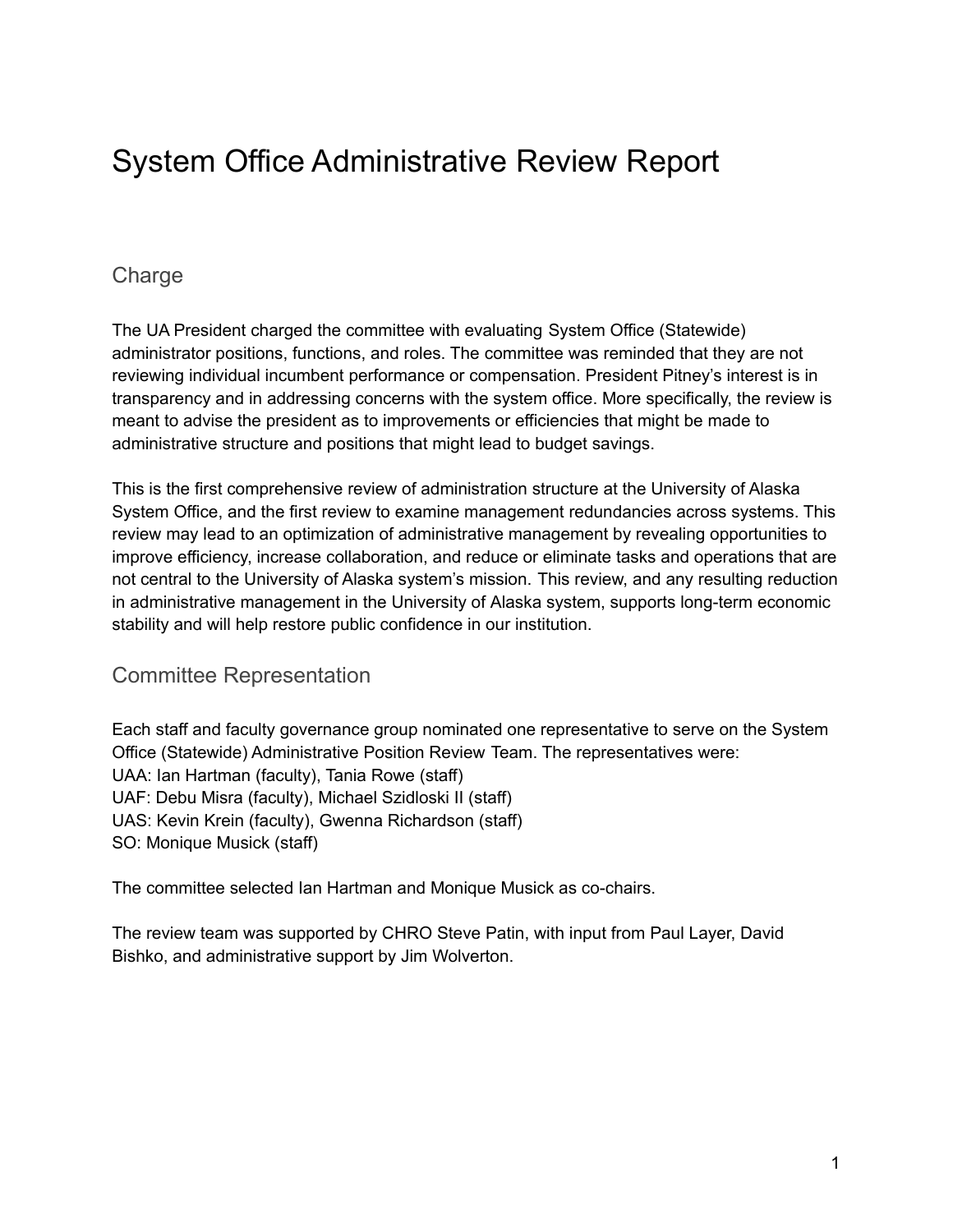Contents:

- Process for Review
- How Information is Presented
- System Office Observations and Recommendations
- Position-Specific Recommendations
- Conclusion

# Process for Review

The committee held its first meeting Dec. 3 and met weekly throughout the Spring Semester.

One of the first actions of the committee was to develop guidelines for the review [process.](https://docs.google.com/document/d/1imrC68Q-o6192baYCgf6pSQPPrr_U61J9bMCNpg6m_M/edit?usp=sharing) While the charge was to look at the administrative positions, it was determined that looking at the entire department budget, addressing any possible overlap with activities that should be an academic function, overlap with university offices, and evaluation of any functions or duties that could be discontinued or eliminated was also necessary. In particular the committee wanted to understand any consulting fees paid to individual contractors, contracting firms, and search firms as well as other contractual expenses. Actual budget data was critical to the review process, and included comparison data of FY10 and FY20 as well as a ten-year comparison of staffing levels in the system office.

Budget documents: [FY10](https://drive.google.com/file/d/13gd59uEiwWWgfP8ZFfPffGUj7WFcqQjR/view?usp=sharing) vs. FY20, System Office [Revenue,](https://drive.google.com/file/d/1Y92keQQIu3OazxMSdevyKWcDDaS4FfGL/view?usp=sharing) [Position](https://drive.google.com/file/d/18X8z2Yk8pbome1HZblv4C4sO3_AqXLBt/view?usp=sharing) history FY10 and FY20, Contracts and [Consulting](https://drive.google.com/file/d/18awkbhhrODw4z5W881rr1Y0hrL8xHC0m/view?usp=sharing).

Additional resources included the Statewide [Transformation](https://drive.google.com/file/d/1NZEjVymOXgD9r5XNoHQGZc9r87443qyG/view?usp=sharing) Team report and discussions with David Bisko and executive leadership.

The committee also determined that not all executive positions would be included in the review process. These fell into two categories: self-funded enterprise operations including the UA Foundation, Alaska 529/UA Scholars, Chief Investment Officer; and some unduplicated positions including the UA President, and Executive Officer for the Board of Regents.

In order to gather relevant feedback from the universities, in particular in respect to possible areas of overlap and the perceived value of service from the system office, a [survey](https://drive.google.com/file/d/1Z_9yH2b9qNopMPyIGp-05sUVebSR0gy3/view?usp=sharing) was developed and distributed to 39 senior leaders across the university system. The survey had 20 responses which provided great insight into certain areas, but did not provide feedback on all areas under review.

VP Paul Layer and CHRO Steve Patin were present at most committee meetings and provided insight into their areas of oversight. The co-chairs also held and recorded interviews with additional senior executives to get a deeper understanding of their roles and the activities of the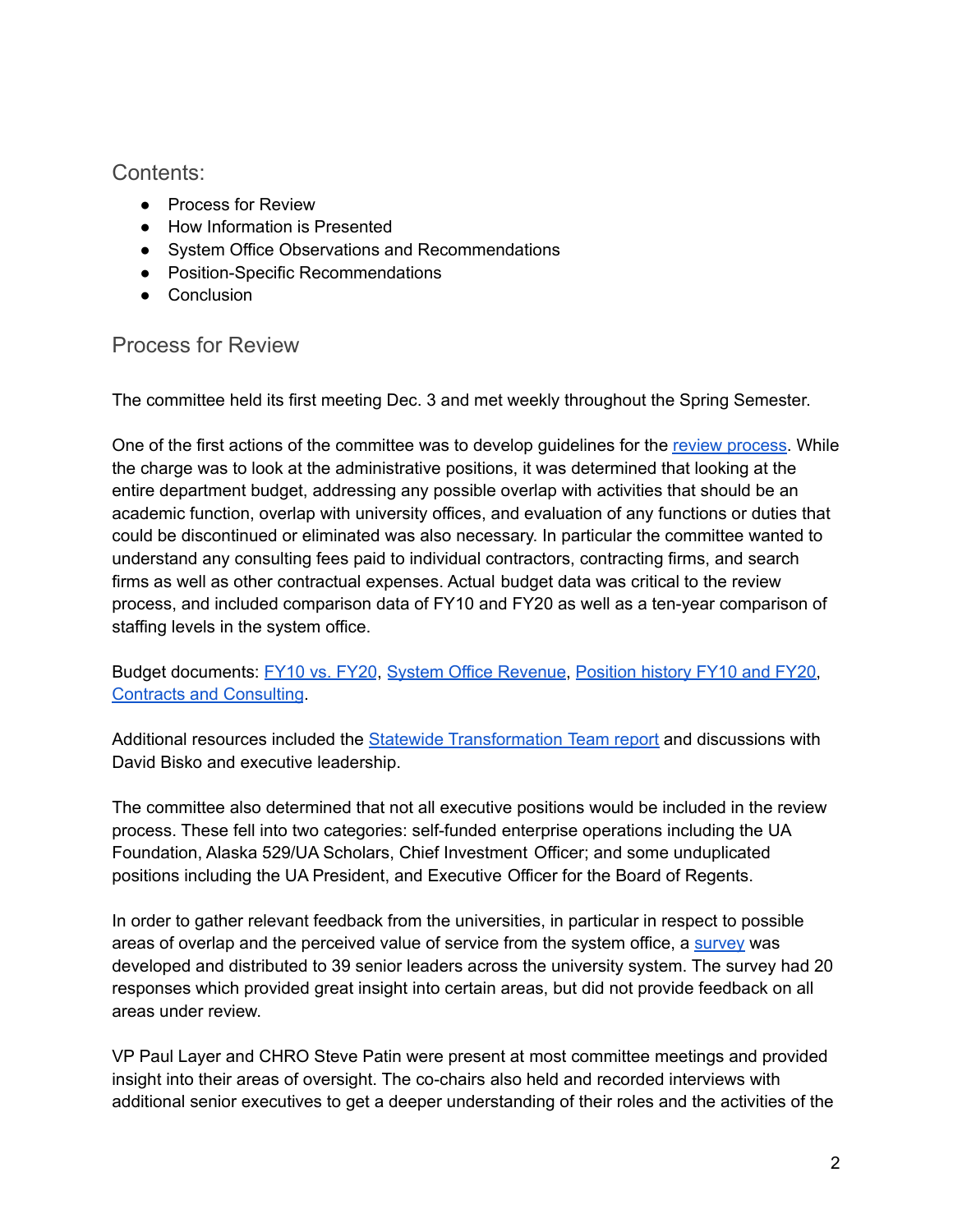offices which they oversee. In addition, they were asked to provide insight on expenses, in particular contractual services.

Since most of the representatives on the system office review were also members of the university-based administrative review teams, the majority of meetings included updates on the progress occurring in the university administrative reviews.

On several occasions the committee received briefings from Bishko who is looking for synergies across and throughout the entire UA system to reduce costs in an effort complementary to this administrative review. This provided valuable context to the review committee.

# How the Information is Presented

While all committee members had access to the same resources, a variety of factors led to very different views and interpretations. Personal experiences, roles within the university, input from university colleagues, time available to review and research the information provided, and level of interaction with the System Office all play a part in individual responses and recommendations.

The committee decided that capturing all of the input of the members of the review committee was more important than coming to consensus on recommendations. There are some areas where the committee was in complete alignment on recommendations, both in affirming some administrative positions, or recognizing potential for reorganization. There are also certain positions where committee members have opposing recommendations. *In all situations the observations and recommendations offered by committee members are being included in the final report - even when they are conflicting or contradictory.*

# System Office Role

The System Office implements UA Board of Regents policy and provides direction and cost-effective administrative management for the University of Alaska system as a single legal entity and employer. The System Office is also responsible for services not duplicated elsewhere including land management, federal and state relations, audit, insurance and claims management, tax reporting, financial reporting, debt management, procurement and human resources functions.

The System Office's budget reflects costs borne on behalf of the University of Alaska system. For example, insurance premiums, network and internet connections for all 17 campuses, and the Banner Enterprise System. The System Office serves as a central point of contact to the Legislature, Congress, and numerous other external entities. The System Office also plays a key compliance role. The System Office sets consistent policies, regulations and internal control structure for the entire system. Managing these in a central office maintains consistency and reduces legal liability.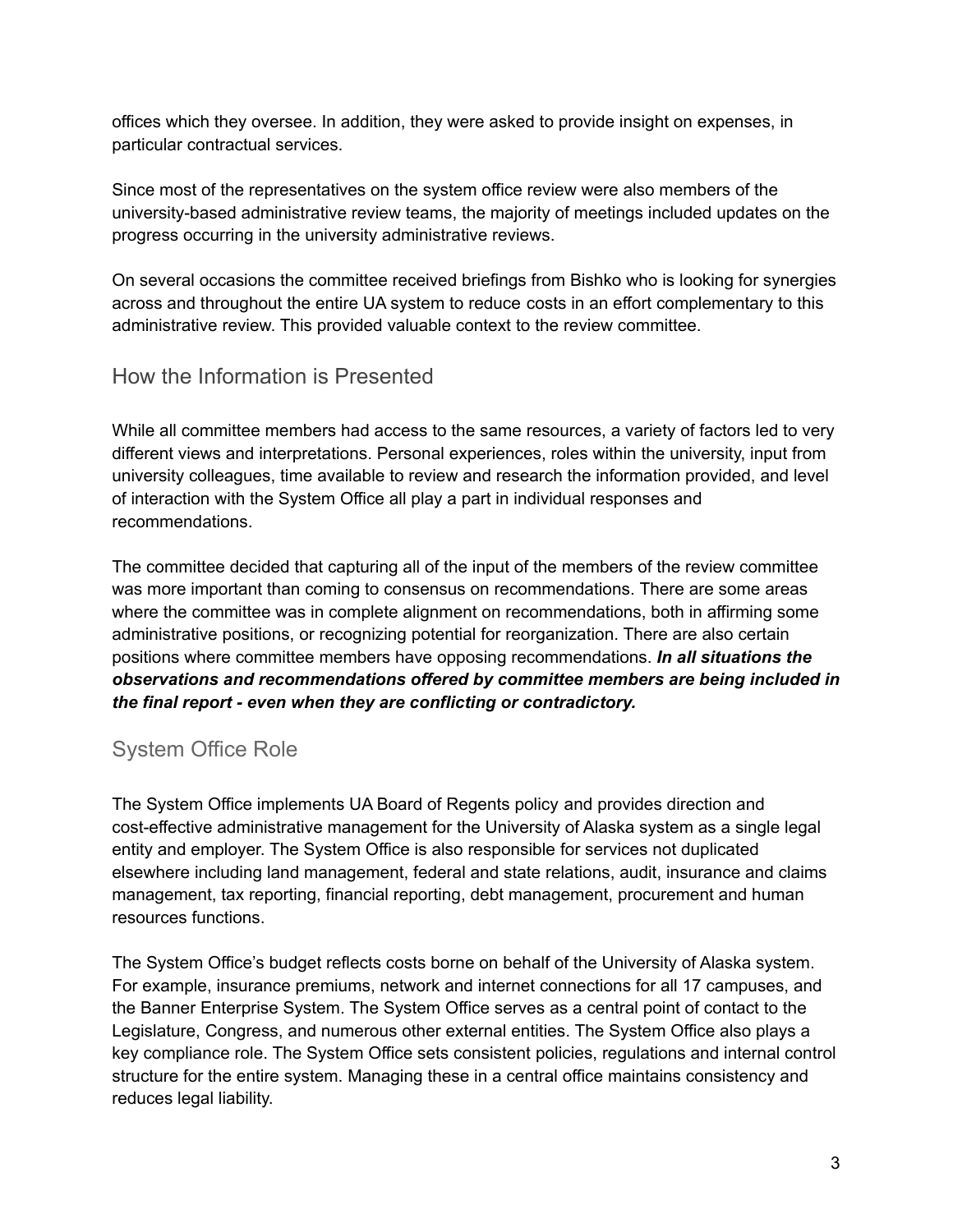# Committee Observations

- While many functions performed in the System Office are necessary and vital, the mission of the office is not always clear to staff, faculty, and university stakeholders. This has at times manifested itself in a lack of trust and understanding over the role of the System Office at the three separately-accredited universities.
- Leadership at the System Office and the universities have not always worked collaboratively to chart a path forward for the university system. This seems to have reached a low point during discussions of "One UA" and the attendant crisis management brought on by state budget cuts over the last several years.
- The need for the system to operate as a single legal entity and the needs of the universities to manage their own success initiatives and develop their own institutional identities is not inherently at odds. But the lack of commonly understood roles and responsibilities has fostered distrust of the System Office instead of seeing it as a vital resource.
- Too often, initiatives started at the system level aren't seen as adding value, but rather as simply adding work. Moreover, there remains a persistent belief that the System Office acts unilaterally to exert operational control over university functions and communications instead of providing administrative support or service.
- The three most critical areas of the System's Office for day to day business are the CFO (finance), HR, and OIT. Of those three, the CFO's office is the most highly regarded from feedback as well as being the most solvent.
- OIT is in a critical mission state, and without support will suffer cascade failure that will negatively impact the entire university system. There should be intense focus from leadership on resolving the issues of stability at OIT.
- HR, as a system, is in need of review. The leadership positions there are necessary, but the scope of HR is poorly defined with regards to where front of the house operations reside. If the front of the house operations are to be housed at the campus levels, clear lines/workflows need to be provided showing what areas are responsible for what, and accurate and effective training needs to be provided to campus HR coordinators to bridge that gap.
- The roles of the VP for University Relations and the VP of Academics, Students and Research are highly misunderstood. Their capacity is to act as a bridge of knowledge to the Board of Regents, the President's Office, and as liaisons of the university system to the state legislature. More emphasis should be placed on these roles reporting back to the campuses, and engaging in more dialogue with their campus counterparts. This closely models what is seen in the Chief Equity and compliance Officer position: providing that resource for not only the BOR/President, but relaying changes from legislative and other regulatory agencies to the campuses to efficiently and effectively adjust to changing realities. Additional value can be provided by these positions in providing foundational information to members of governance who are not well versed in the functions of the university. This will create the opportunity to maintain institutional knowledge of the functions of the university system as a whole, and provide a solid foundation of knowledge to incoming members of not only the BOR, but System and campus leadership as well.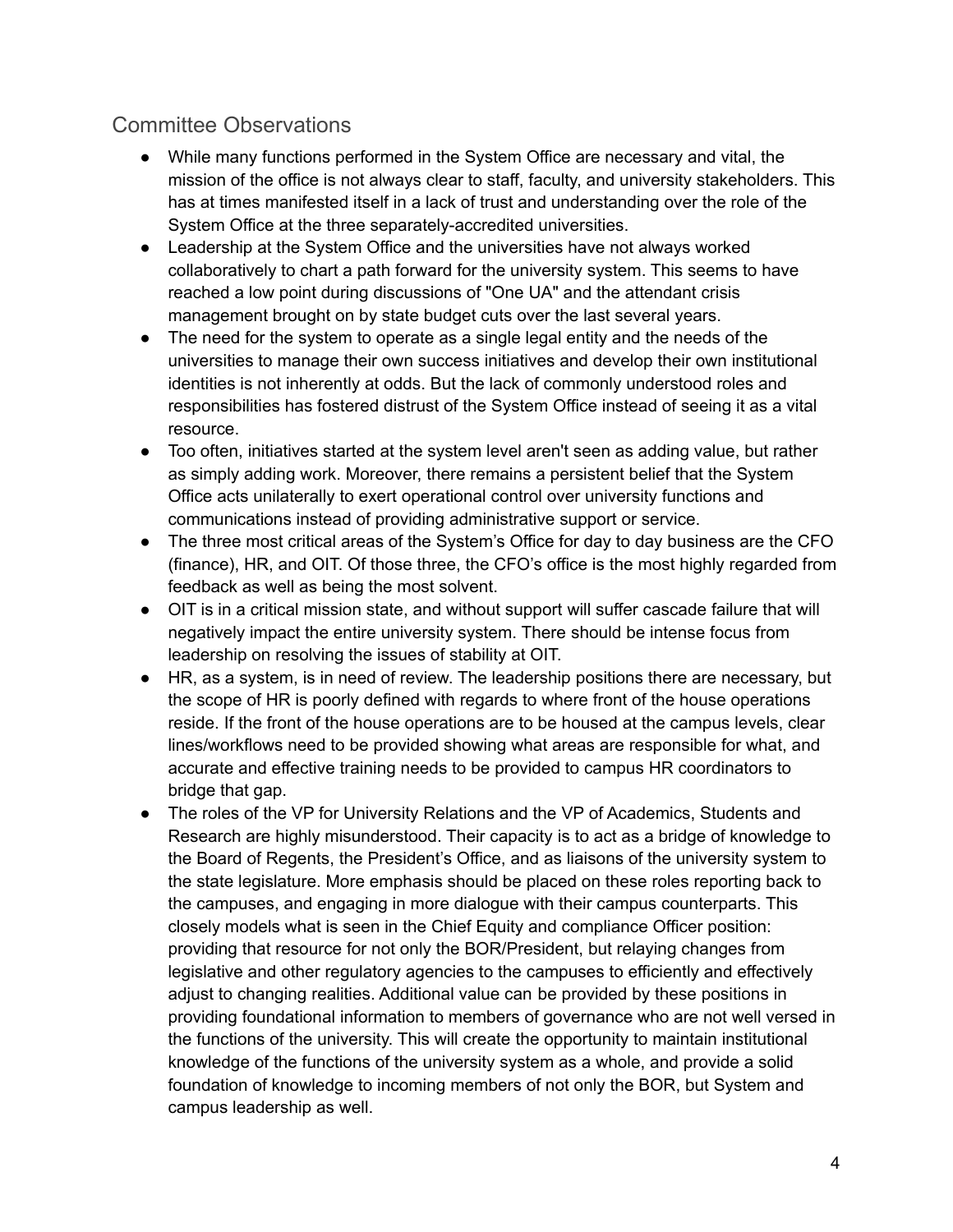- There is a general feeling that System Office should not grow, and could possibly be reduced. There seems to be a distrust of the office. System Office responsibilities should be more clearly defined and the operations of the System Office not extend beyond those areas of responsibility. Further, the System Office should operate primarily to support the three universities.
- There are widespread feelings that the System Office does not understand the needs of each university. We should be very careful about any recommendations to add positions or responsibilities to the office. A serious effort should be made to explain the role, services, and added value that the System Office provides. The office should make a serious attempt to meet with appropriate representatives from each university and to understand each university's needs. The universities in general want more positions, resources, and freedom.
- The committee observes that these impressions, while perhaps deeply held across the university system, are not unshakable. The majority of staff, faculty, and administration share a great deal of common ground and want Alaska's university system, as well as their respective universities and the communities with which they serve, to flourish. With skilled and patient leadership many, if not all, of the divisions that have been exposed over the previous years may be addressed and the university system may move forward with greater purpose and unity.

# General Recommendations

In 2015, the Statewide Transformation Team, composed of leadership across the university system, noted that the System Office (or Statewide) should "shift from a model of control to one of facilitation and support." In addition, the team's final report suggested: "service to and active collaboration with universities must be incorporated in the SW mission and management philosophy." This committee concurs with that sentiment and believes the interim president and incoming president would be well advised to formally adopt a mission statement for the System Office that explicitly affirms the role of the office primarily as one of support and collaboration rather than one of command and control.<sup>1</sup>

The System Office is ideally suited to provide and manage a core selection of shared services and to facilitate collaboration across the system. The role and budget of the System Office should reflect a coordinative orientation to the Universities of Alaska Anchorage, Fairbanks, and Southeast. Strategic decisions are best developed and made by the executive leadership from each university, working in collaboration and consultation with each other, the UA President, and the respective faculty, student and staff governance bodies. This decision making structure would free the System Office to clarify its role and direct increasingly limited financial resources towards supporting the universities with core services that maximize the day-to-day experience for students, staff, and faculty.

<sup>&</sup>lt;sup>1</sup> "Transforming the University of Alaska's Statewide Office," Statewide Transformation Team Report, Submitted to Jim Johnsen, September 2015, pg. 6.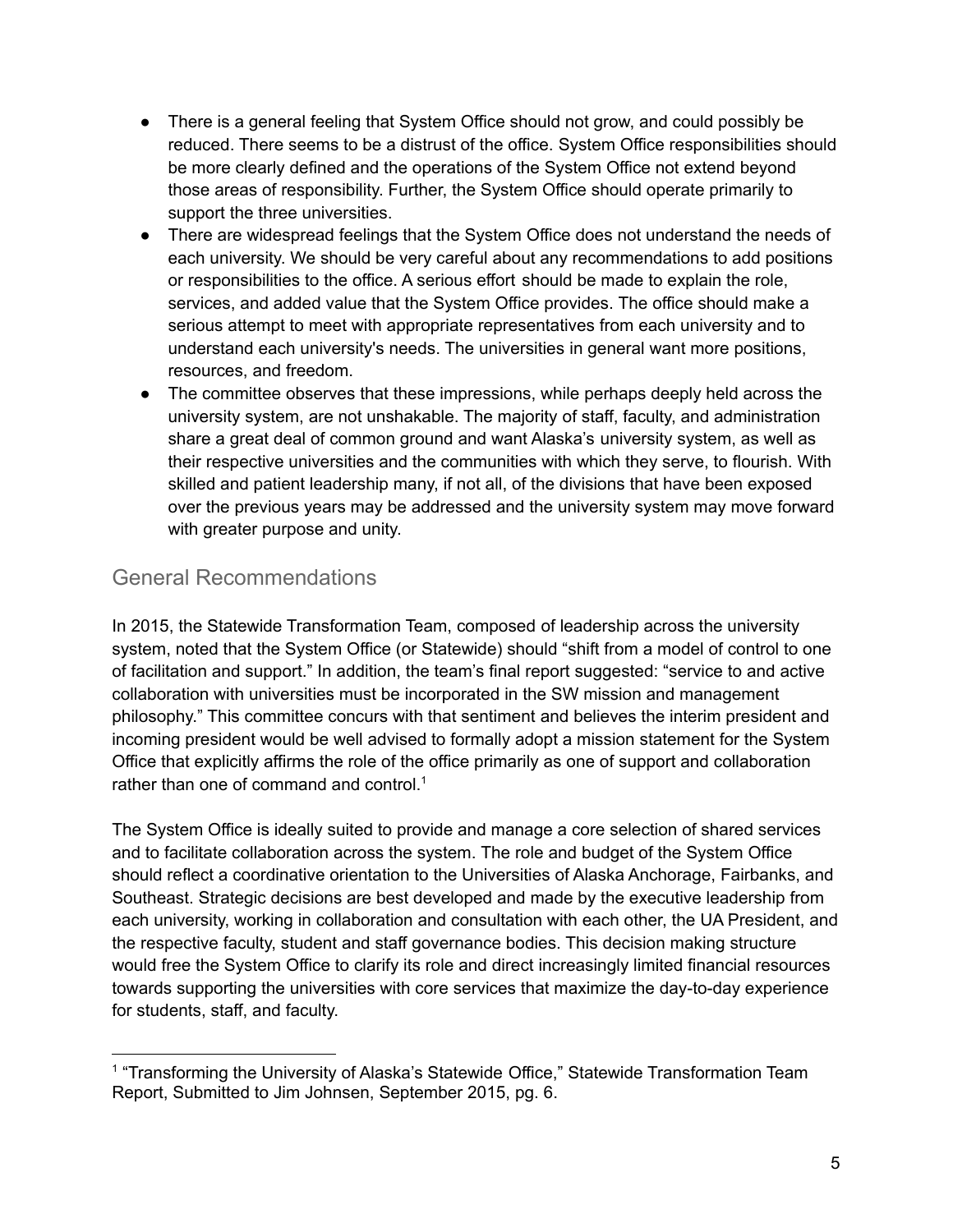The System Office is also uniquely situated to take advantage of economies of scale. The office should emphasize and leverage its role in managing risk, serving as the single payer for insurance across the three universities, and managing higher-level financial considerations of the university system. The System Office is also well positioned to centralize functions related to federal and state relations and land management. Human resources, public affairs, and tech support, if managed efficiently and sensitive to local feedback, are likely best coordinated through the System Office but with a distributed workforce throughout Alaska's universities and communities.

Beyond the above functions currently executed at the System Office, a few services that the office currently provides might be devolved to the respective universities or reduced in scope, particularly at the executive level. These include student and enrollment strategy, institutional research, and workforce development. The feedback that this committee solicited suggested modest levels of dissatisfaction and confusion in these areas. Likewise, duplication or confusion of mission is most likely to occur as each university hosts executive level administrative positions that purport to do much of the work located in respective position descriptions in these areas.

Where the System Office takes a lead role, it would be beneficial to ascertain clarity in the use of 'contractual services' and far greater transparency related to their budgetary expenditures. The committee gained much insight into the kinds of contractual services that have driven costs in the System Office. The committee notes that the costs associated with contractual services have continued to increase even as state support for the university system has declined. The committee recognizes that these costs are best borne by a central office, rather than three discrete entities, to ensure cost effectiveness and operational efficiency. Nonetheless, in an era of austerity and pressure to ensure academic mission alignment, the committee recommends that the president review and consider deeply ways to reduce or eliminate costs related to non-essential contracts, travel, commodities, and items labeled "other expenses" at the system office.

# Summary Recommendations

1. Consolidate and reduce executive level positions and expand the use of highly trained and qualified staff.

2. Reclassify executive positions currently held by Vice Presidents (including the VP of Academics, Students, and Research, AVP of Student and Enrollment Strategy, AVP of Workforce Development, and the Director of Data Strategy & Institutional Research) under the President's Office as 'liaisons' to the respective Universities.These positions provide a useful informational link to the Board of Regents, as well as leadership across the universities. 3. Reorganize the President's Office to assume an explicitly coordinative rather than leadership orientation, one that champions the university system and issues direction over shared services

but defers leadership initiatives to the separate universities.

4. Reorganize the System Office into five divisions, four with Chief Officers and one as the President's Office. Rationale: this may streamline operations, create clarity of the support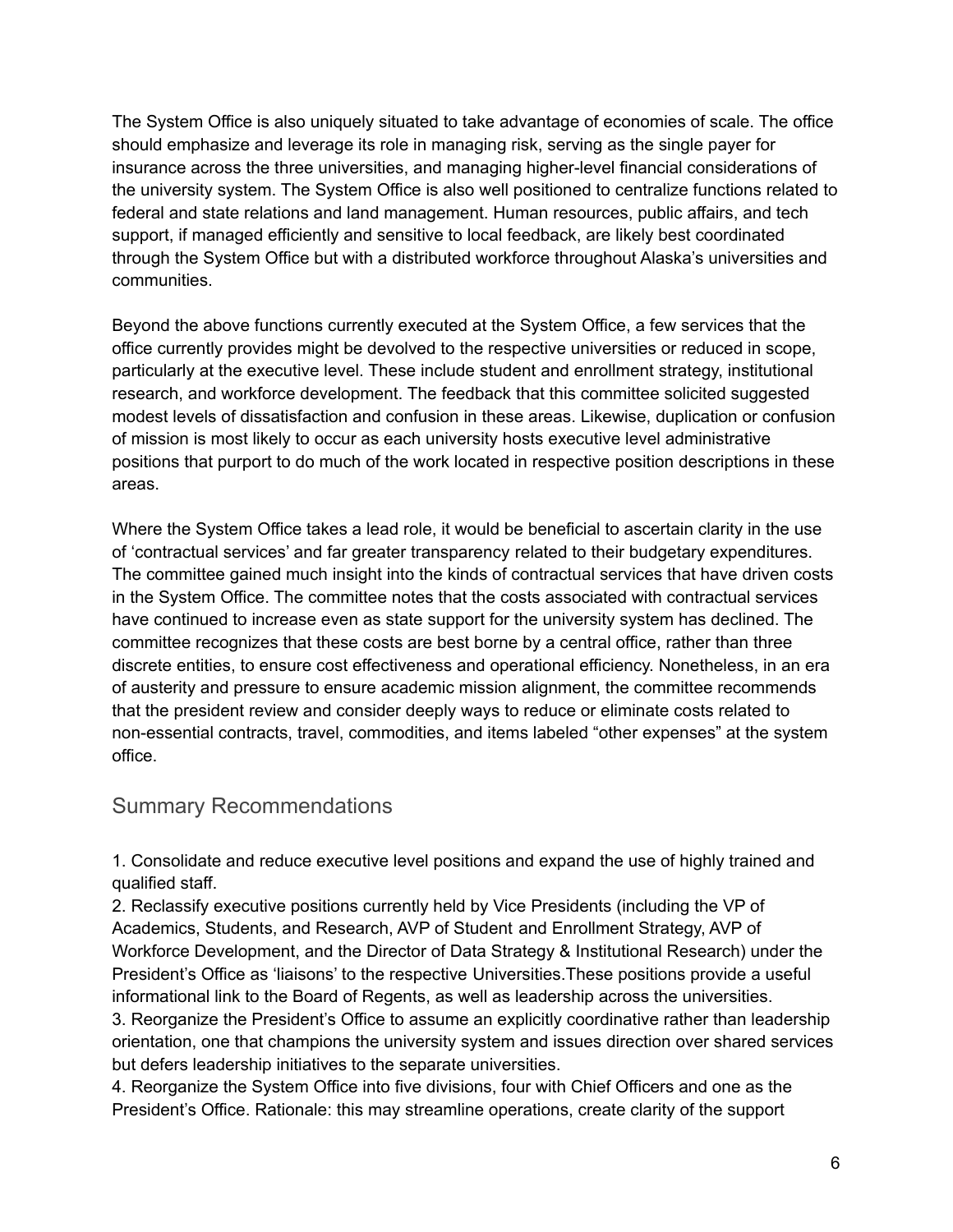mission, reduce costs, and concentrate the span of control to fewer executive administrators (one goal could be the reduction or elimination of VP and AVP position classifications) with greater assistance at the staff level.

5. Strengthen offices that deliver shared services and enter into purchase agreements and contracts based on economies of scale, most notably OIT, HR, and Finance.

Position-Specific Recommendations

**UA President** FY20 Department budget - \$880,792.65 Contractual Expenses - \$191,504.56

BOR Policy Chapter 02.01. [University](https://alaska.edu/bor/policy/02.01-%20University%20President.pdf) President

This position was not reviewed as part of this administrative review process. However the committee was interested in a deeper look at contractual expenses and opportunities to find savings.

#### **EO Board of Regents**

FY20 Department Budget - \$287,022.11 Contractual Expenses - \$77,474.21

This position was not reviewed as part of this administrative review process.

# **Chief Equity and Compliance Officer**

*Office of Equity and Compliance* FY20 Department budget - \$236,817.69 Contractual Expenses - \$51,718.53 Employees - 1

#### Position [Description](https://drive.google.com/file/d/1OfFHB44vWVAepf6PwdVpBjKT7TUPGY9l/view?usp=sharing)

Safety and compliance is a key role of the System Office and this position helps to ensure that cases are well managed, assists in making consistent processes across the university system and oversees annual student and employee training requirements at the system level.

The Chief Equity and Compliance Officer reports directly to the BOR Ad Hoc Committee on Title IX and leads on implementing Federal Guidance across the system.

Non-compensation budget items include shared case management software, student and employee training, and professional training.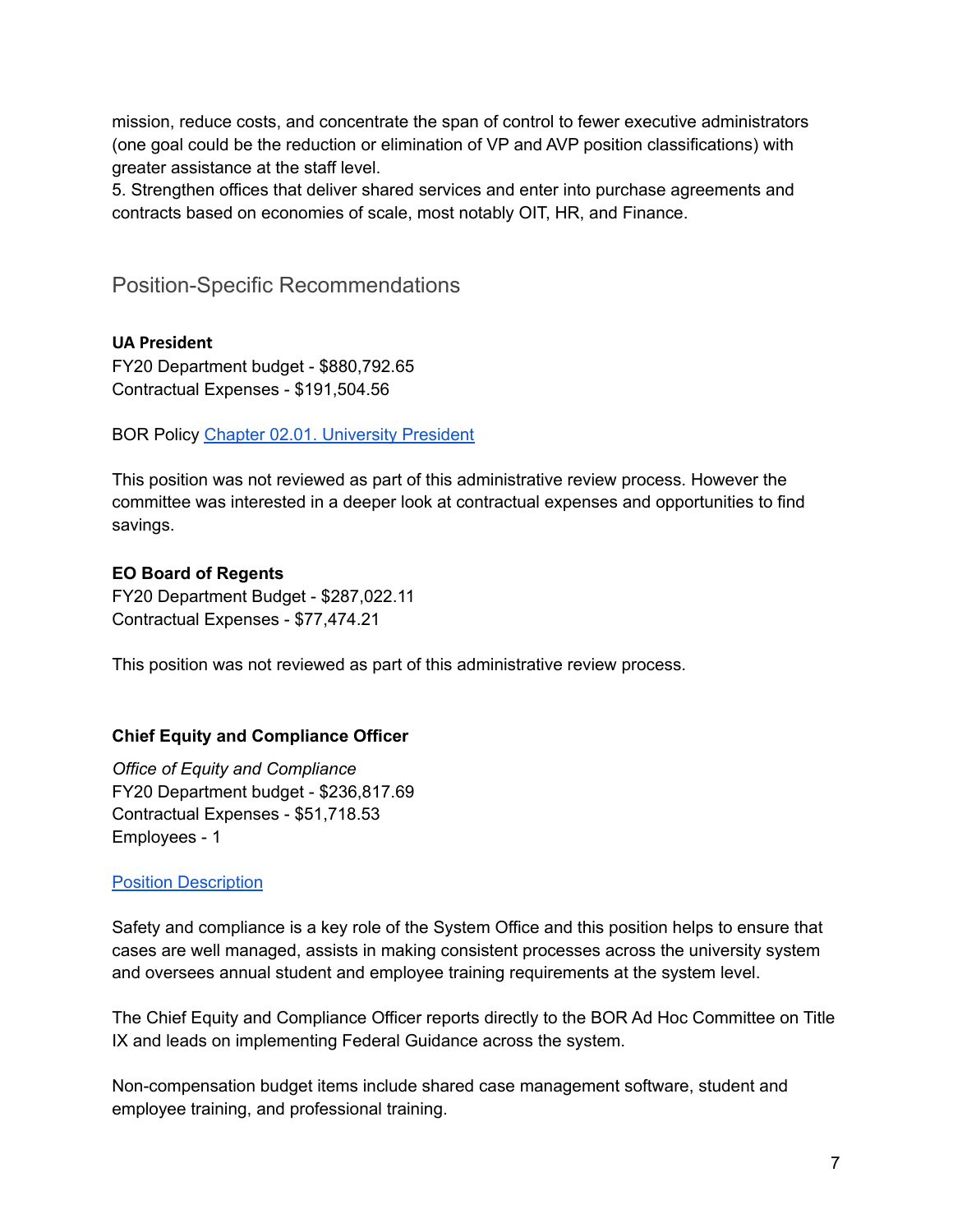# **Rationale for affirmation**

- This position is required to support the compliance with the federal and state laws and should not be eliminated.
- There may be trust issues with the campus E&C Offices to overcome, but the process itself is vital and should remain.
- This is a small office that may be necessary for legal/federal regulatory reasons so, there's not much for us to change about its scope or span of control.

# **Rationale/Suggestions for reorganization**

- There's a lack of clarity around this position now that the VRA is over.
- Potential for expansion:
	- With more support this office could oversee additional areas of compliance beyond Title IX, including Clery Act, Drug Free, FERPA, Minors and Campus, ADA etc. There's an opportunity to fold in some of the other compliance areas formerly under AVP Student Enrollment Strategy
- Potential for reduction:
	- This function may be reduced to Title IX compliance only

# **General Counsel**

*Office of General Counsel* FY20 Department Budget - \$1,329,584.17 Contractual Expenses - \$170,569.87 Employees - 7 (5 attorneys, 1 paralegal, 1 administrative staff)

Position Description BOR [Policy](https://alaska.edu/bor/policy/02.02-Officers%20of%20the%20University.pdf) P02.02.030. General Counsel.

The General Counsel is the chief legal officer of the board and the university. The office serves the entire institution on legal matters ranging from contracts to employee matters. The office size has not changed in the 10 year period.

Contractual expenses are for the provision of legal services. They hire external attorneys as needed on a case-by-case basis when they need greater experience or must have an external representative.

# **Rationale for affirmation**

- Overall responses indicate high approval of this unit.
- The General Counsel office was praised for increased interactions and assistance.
- We are fortunate to have their expertise and commitment to the institution. They manage a wide variety of legal tasks from policy review and guidance to legal representation and counsel.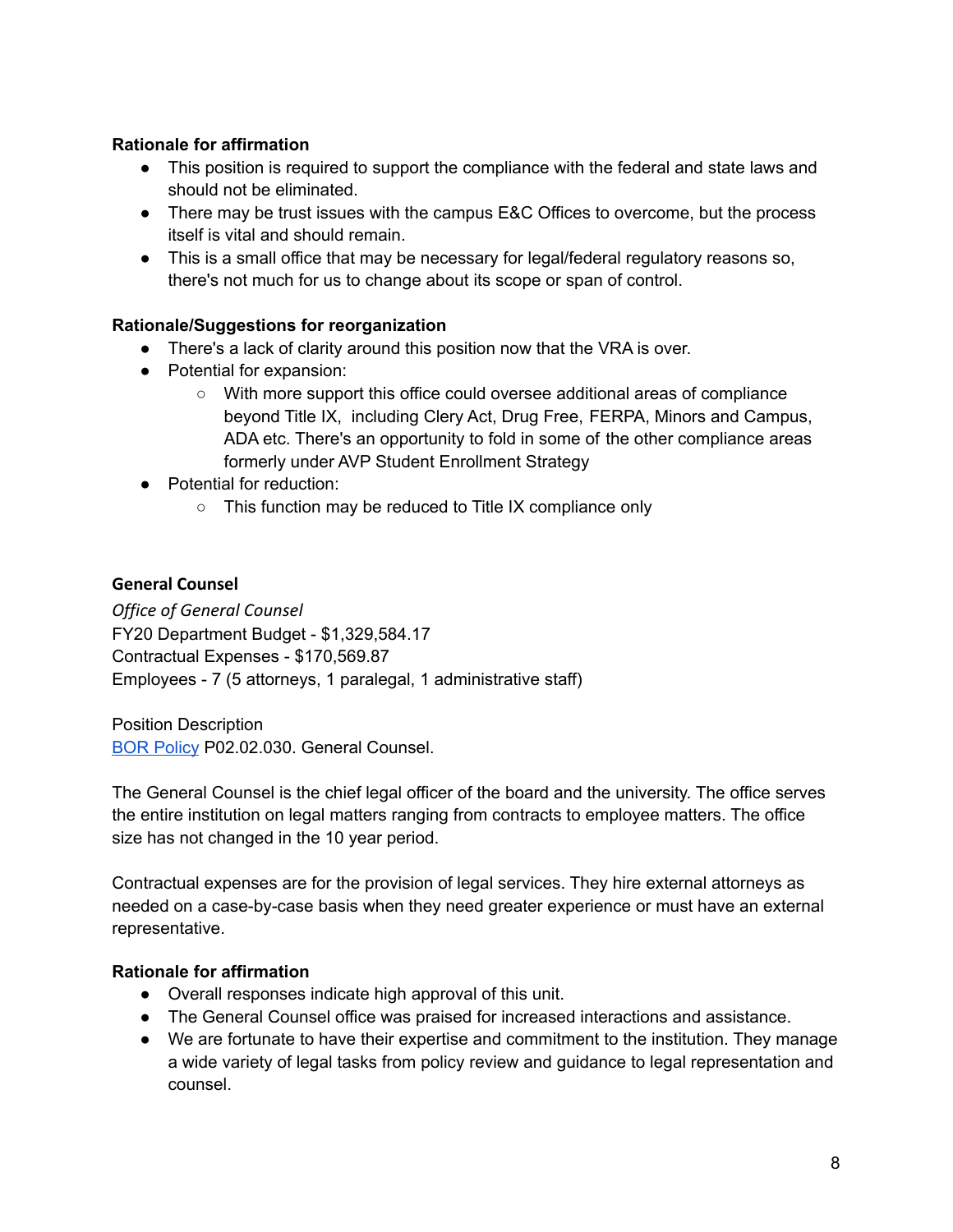#### **Rationale/Suggestions for reorganization**

- There seems to be a conflict of interest issue in the structure and responsibilities of the General Counsel office. The General Counsel office receives its funding from the state/tuition revenue/ICR etc. However, the office provides legal counsel only to administrators and not to faculty and staff. In internal disputes, this is *conflict of interest*.
- The General Counsel office should be neutral in internal dispute resolutions. However, it should represent the university in external disputes and other legal functions required by the university.
- The office employs four Associate General Counsels, yet it outsources its functions to consultants at a high rate. If the General Counsel office focused only on legal functions that support the university, then 3 (of the 4) Associate General Counsel positions could be eliminated. The support for the General Counsel office (with one General Counsel and one Associate General Counsel) could be accomplished by additional para-legal staff recruitment and support.

# **Human Resources**

*UA Human Resources Office* FY20 department budget - \$5,142,841.83 Contractual Expenses - \$521,267.75 Employees - 50 (1 CHRO, 4 directors, 45 staff)

In 2019, UA underwent a system-wide redesign of human resources functions into a unified office organized by areas of functional expertise. Instead of maintaining three separate campus organizations and a System Office, a wholly new single human resources organization was organized to provide human resources service throughout the UA system.

Instead of separate HR Offices, the new UA HR organization utilizes functional areas:

- Operations
- Talent Acquisition
- Transition & Benefits
- Labor & Employee Engagement

By creating a single human resources organization with a unified presence on all campuses we benefit from the shared scope of services as well as utilize the knowledge on the local campuses.

A large expense under contractual expenses are background checks. Other costs include software systems, international taxes, recruitment advertising and facility leases.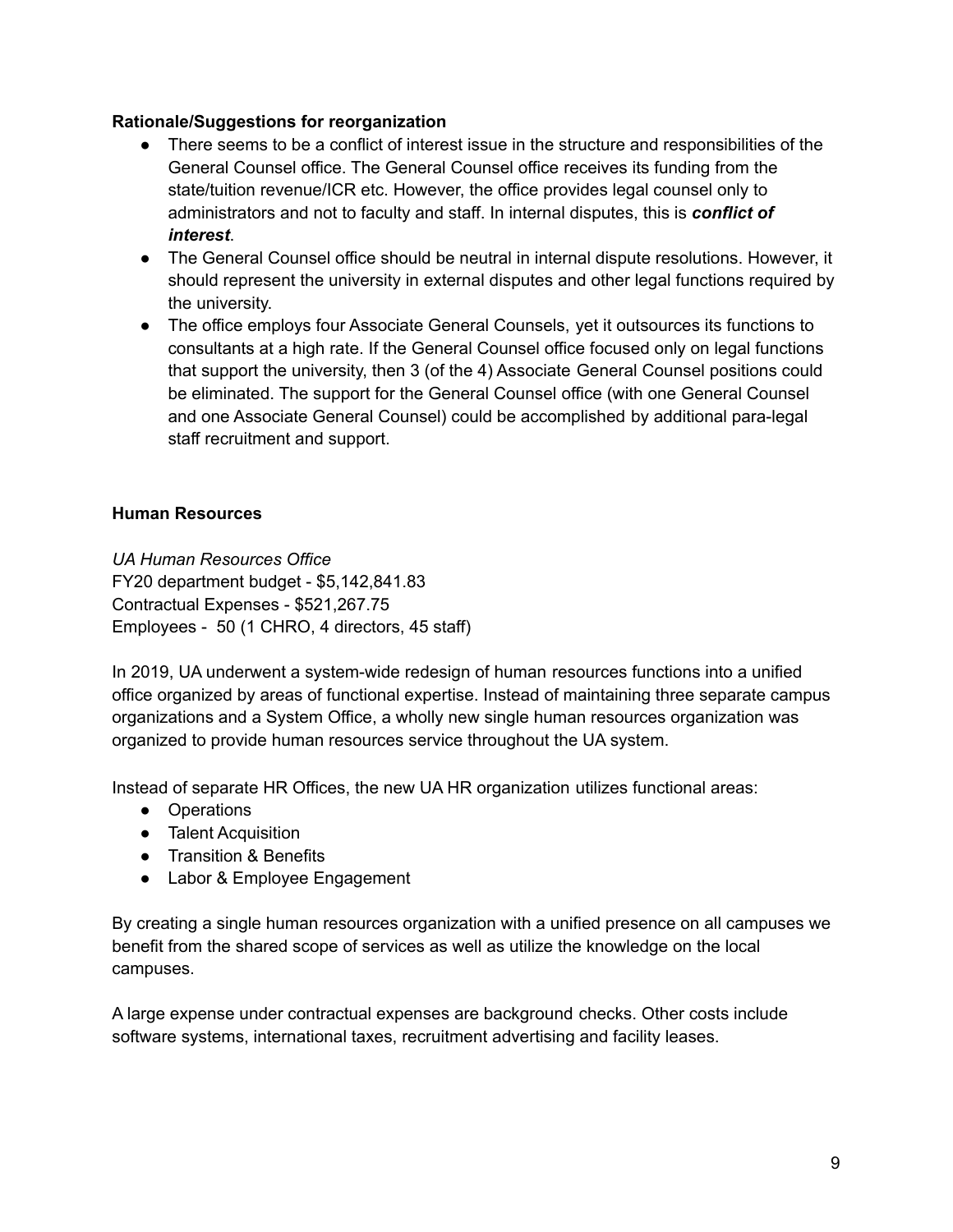# **Observations on the reorganization and function of Human Resources**

- The HR reorg caused a lot of issues ranging from broken trust (because it was done "in secret") to a lack of understanding of new procedures. It's not that the current structure failed, but the process that brought it about was not transparent or inclusive. The process of implementation ultimately resulted in distrust and confusion about where to go for assistance.
- Human Resources needs to better communicate to employees and supervisors, better engage with the universities, and make it absolutely clear how employees and supervisors can get the help they need.
- Improve the answers available in Spoke, better explain how to use it as a resource, and focus on providing employees and supervisors the tools, training and guidance they need.
- There's an overall sense that we've taken the "human" out of human resources. The universities are not receiving the support or communication that is needed.
- One general observation has been that HR is inefficient at this point of time.
- HR should be a value added unit, and not just focusing on checking compliance boxes.
- Nobody at the universities seems happy with centralization. Did centralization save Money? Would it help to go back to campus run HR departments?

# **Rationale/Suggestions for modification or reorganization**

- Perform a review of HR functions across the University. What functions have been lost at the campus level and how detrimental has that loss been? Assess where those functions could be added back in under the current HR model, or if the current HR model needs revision.
- Take labor and employment relations tasks away from general counsel when dealing with internal disputes.
- More efficiency could be accomplished by having easy two-way communications or someone available with a specific hotline to answer questions such as benefits or appointments, etc. Otherwise, this model may fail.
- Some of the administrators in HR are working from out of state. That should not be permitted by any means. HR is an important office and all administrators must be located in Alaska.
- There is a perception of a loss of support/functions/communication and a general feeling that HR exists solely to protect UA liability more than supporting employees. Whether or not that perception is justified, the fact that it is so prominent at all levels of the University system is indicative of action needed.
- Give HR Coordinators on the campuses more tools and a greater presence on campus so people can get direct services on demand.

# **Chief Human Resources Officer**

Position [Description](https://drive.google.com/file/d/1MQAsEU3HqToIcRpUXUSviAzLlDdeET7O/view?usp=sharing) BOR [Policy](https://alaska.edu/bor/policy/02.02-Officers%20of%20the%20University.pdf) P02.02.040. Chief Human Resources Officer.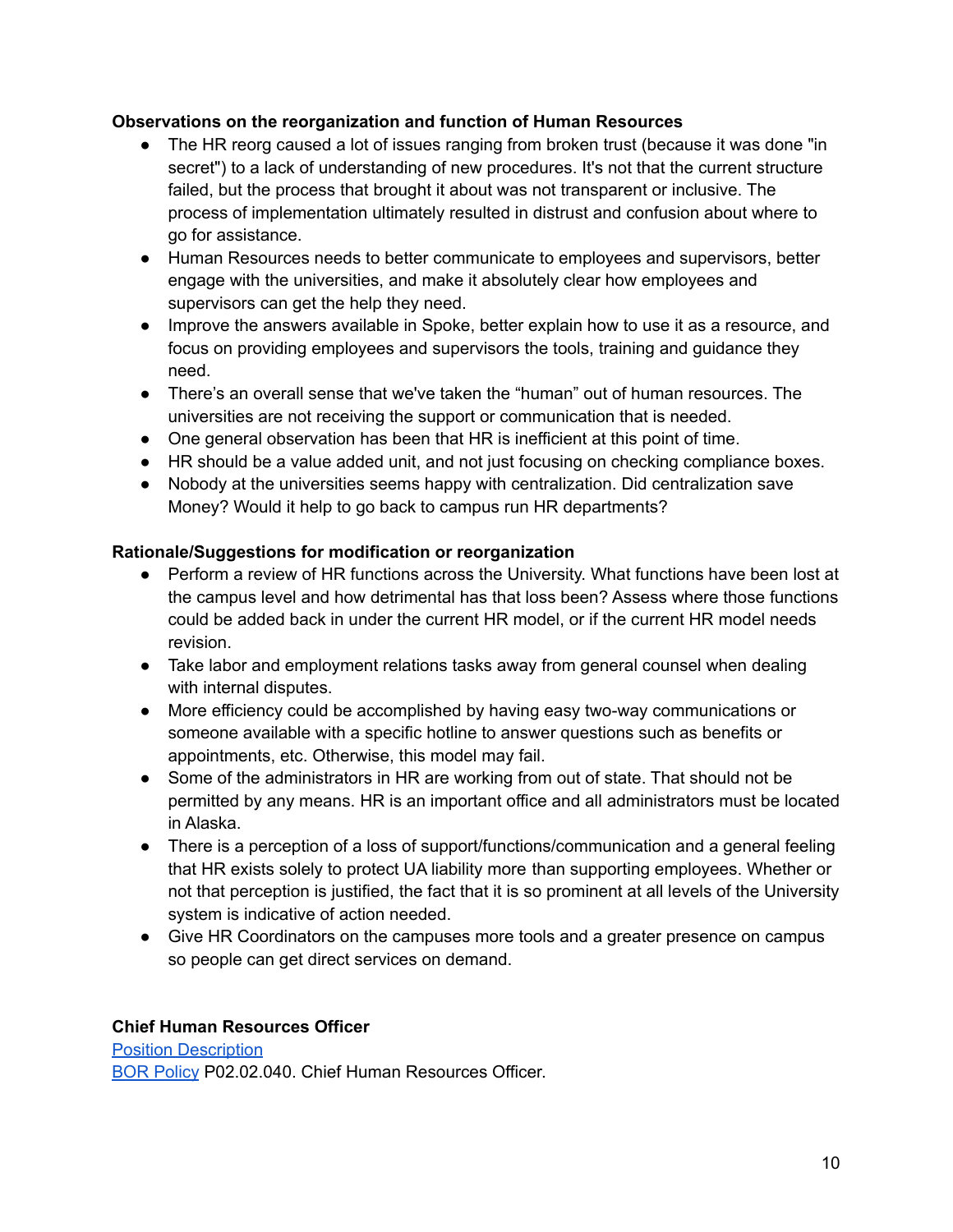The chief human resources officer administers the university's human resource program including employee relations, labor-management relations, compensation planning, faculty and staff benefits, training, and development. The CHRO coordinates the development and implementation of regents' policy and university regulation regarding human resources and administers and interprets human resources policy and university regulation. The CHRO is responsible for the issuance of all HR procedures, directives, and manuals required, to coordinate workforce planning, and assists the board and the president in the recruitment and selection of university officers.

# **Rationale for affirmation**

- CHRO function is a critical support function for the universities. Hence, this position should not be eliminated.
- Affirm administrative management position, but there needs to be a serious attempt to better clarify what employees need to do and where they go for the support they need.

# **Dir. Employee Transition & Benefits**

Position [Description](https://drive.google.com/file/d/1FDHv1vQC3FfJ6qFiqnBmjxMO4JrWUEnq/view?usp=sharing)

# **Rationale for affirmation**

- The Director of Employee Transition and Benefits is a critical support function for the universities. This function needs to be strengthened further. The support for this position can be accomplished by additional staff recruitment.
- Need greater engagement from this position and less reliance on canned updates and newsletters from our vendors. This is a critical area for employees and knowing the team behind our benefits would help improve relationships. Erika held the position for a long time and was a well known and responsive leader. That relationship needs to continue under the new leadership.
- The Joint Health Care Committee is one of the most important councils in the system and needs to continue its role.

# **Dir. Talent Acquisition**

Position [Description](https://drive.google.com/file/d/1AU5PBKQPRwqvjhcX5-dk6i4_iBGtq3p3/view?usp=sharing)

# **Rationale for affirmation**

- This area is improving with the implementation of new software. There is a lot of pressure now on diversity and inclusion and a lot of opportunity for this area to provide greater leadership and effectiveness.
- Leadership in classification and compensation is also important on a system level.

# **Rationale/Suggestions for modification or reorganization**

● While talent acquisition and classification are critical functions, those would be accomplished without a position of the Director of Talent Acquisition. This position should be eliminated and the functions should be assumed by the CHRO or combined with the Director of Operations. Individual universities are best equipped for talent acquisition and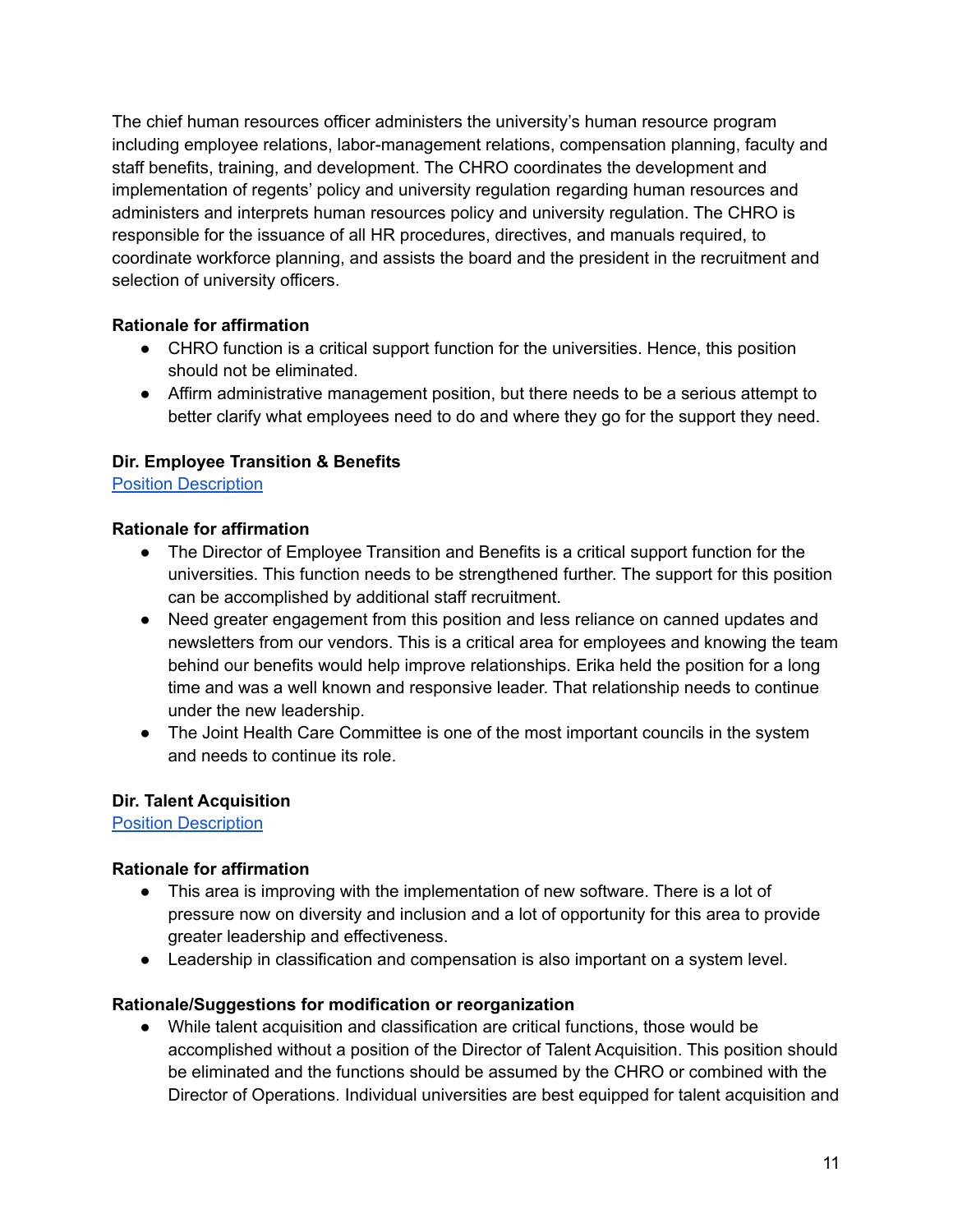they could work with the CHRO or a merged Director of Operations position to accomplish the goal. The classification system can be assumed by the CHRO with the support of more trained staff.

# **Dir. Operations**

#### Position [Description](https://drive.google.com/file/d/1tYddU3CHhPo9R_j2N1HkBv4C-XbWZBnO/view?usp=sharing)

### **Rationale for affirmation - with need for improvement**

- This is a very critical part of the HR function. This is one area that better communication would be a huge help.
- If the expectation is that employees and supervisors are working with their HR Coordinators in exactly the same way they always were, why is there such widespread misunderstanding of where one should go for HR help?
- If Spoke is supposed to provide answers to common questions, how is it being managed, updated and audited to ensure that the AI is learning the right things and answering the right questions? What resources have been invested into teaching the UA community how to use Spoke? How do you overcome the sense of "impersonal" response when using Spoke as a ticketing and service application? There's nothing inherently wrong with using this system, but more needs to be done to ensure its accuracy and reassure the university community that HR will meet their needs.

#### **Rationale/Suggestions for modification or reorganization**

• The Director of Operations could assume the function of the Director of Talent Acquisition and restructure into a single position. The support for this position can be accomplished by additional staff recruitment.

# **Dir. Labor & Employee Relations**

Position [Description](https://drive.google.com/file/d/1nIisnNBWQpXIuDMbXBta2k20BZr9w_RJ/view?usp=sharing)

# **Rationale for affirmation - with need for improvement**

- Director of Labor and Employee Relations is critical for the unionized campuses. So, this position should not be eliminated.
- The labor relations element of this position is clearly vital and has been a long-time role of the system office. Union contracts and negotiations are mission critical.
- What needs to happen at a greater level is the "employee relations" side of this office. How do employees and supervisors address grievances? What is being done to enhance supervisor training? Employee development? Expanding the scope of this role beyond labor relations was an important first step, but the office is not yet meeting expectations for greater employee development and support.
- The Director must be a resident of Alaska and should be present in the state at all times.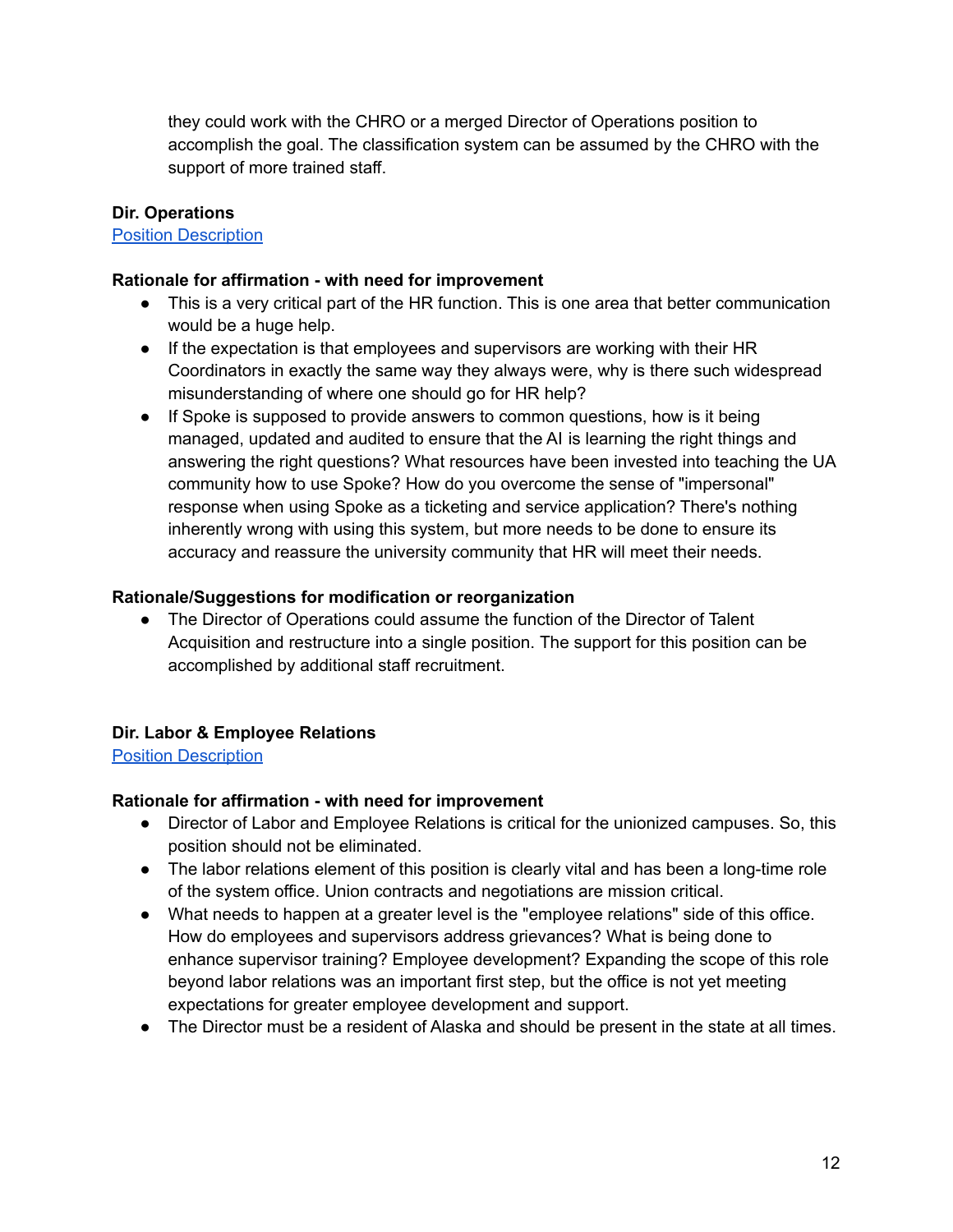#### **Office of Finance/Audit/Procurement**

*Office of Finance/Audit and Consulting Services* FY20 Department Budget - \$3,035,056.94 Contractual Expenses - \$213,928.84 Employees - 20/4

#### **Chief Finance Officer**

Position [Description](https://drive.google.com/file/d/1HexYMmvJ7TIRRwmn6ledEBWbriLXMjxq/view?usp=sharing) BOR [Policy](https://alaska.edu/bor/policy/02.02-Officers%20of%20the%20University.pdf) P02.02.020. Chief Finance Officer

The Vice President of Finance and Administration provides strategic direction and overall financial leadership for the university system's fiscal operations; overseeing budgets, revenues, expenditures, contracts, procurement, business services, financial investments, audit ratings, debt administration, physical asset accountability and staff benefits. This position supports the University's mission and strategic plan while ensuring compliance with all applicable laws, regulations and policies and establishing best practices.

#### **Rationale for affirmation**

- A Chief Financial Officer is vital to a large complex organization such as the university, not only to ensure that financial records are prepared according to GAAP principles, but also to ensure the proper use of financial resources.
- There is no way to be a single legal entity without maintaining financial records at the system office. In addition, the System Office manages endowments, debt, and other system-level finances that could not be managed at an individual campus level.
- The CFO is uniquely positioned to assume various functions across the university system. This should represent a core function of the system office.
- The CFO is critical to support the universities in budget and finance. Hence, this position should not be eliminated.
- Feedback on the CFO is positive and speaks to the indispensable nature of the position.

#### **Rationale/Suggestions for reorganization**

- There is duplicative work being done at the MAU level. There should be a clear split in what SW does and what the MAU level offices do.
- This office should either be leaned and most of the functions be transferred to the MAUs or the MAU based functions be leaned, and those functions be centralized.

#### **Chief Audit Executive**

Position [Description](https://drive.google.com/file/d/1XgsE6zMFSMuG3073MSZZng-Q9j_7FHzi/view?usp=sharing) Chapter 05.03. Audit and [Consulting](https://alaska.edu/bor/policy/05.03-Audit%20and%20Consulting%20Services.pdf) Services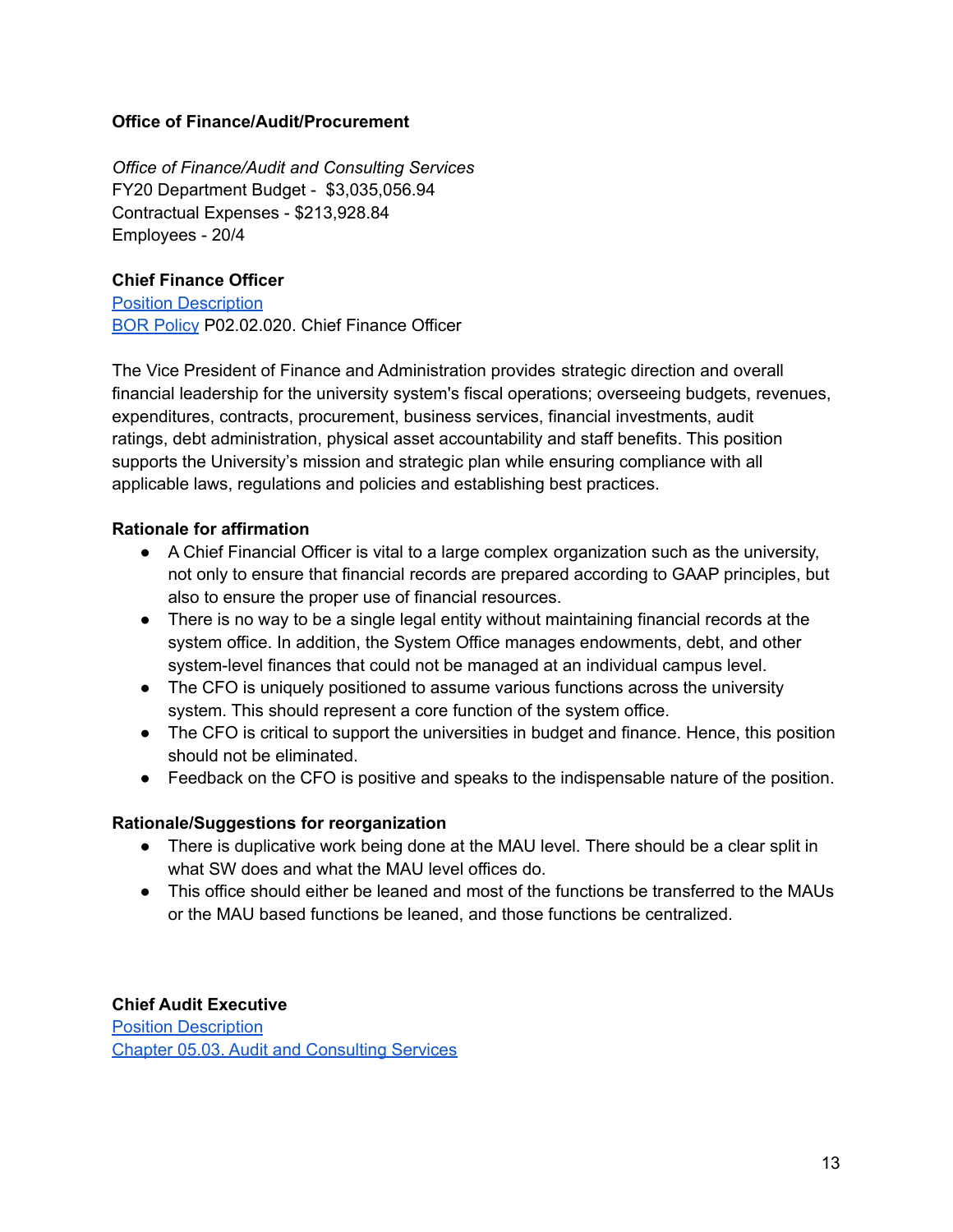### **Rationale for affirmation**

- The Chief Audit Officer does a fantastic job overseeing the audit functions of the university and updating the Board of Regents and UA leadership. The office provides vital functions for the organization and is an important part of reducing loss, mitigating financial risks and ensuring adherence to financial standards.
- This area is not duplicated on any of the campuses and is a necessary function of the university system.

#### **Chief Procurement Officer**

*Procurement* FY20 Department Budget (Procurement) - \$1,361,755.04 Contractual Expenses - \$16,649.05 Employees - 12

#### Position [Description](https://drive.google.com/file/d/1rm8nfFtJdntcg_VTbHMpzIRhDvrN4JBF/view?usp=sharing)

The procurement function was recently centralized into the system office, increasing the number of employees from 1 in the system office to 12, distributed across the university system, but managed as a single department.

#### **Rationale for affirmation**

- The benefits of centralized procurement for large items are being realized. Greater department-level empowerment for smaller purchases which this reorganization accomplished strikes a good balance between central (large) procurement and department-level control.
- The feedback from campus A/P is that the restructured procurement process is good.
- The Chief Procurement Officer is critical and should not be eliminated. The support for this position can be accomplished by additional staff recruitment.
- Centralization of Purchasing functions has, at least in appearance, rolled out smoothly.
- While the centralization of the Purchasing function has rolled out smoothly, there is a need for a centralized Procurement website in line with the centralized Human Resources page.

#### **Chief Risk Officer (Vacant)**

*Risk Services* FY20 Department Budget (Risk Services) - \$8,013,244.96 Contractual Expenses - \$6,966,749.48 Employees - 8

Position Description not available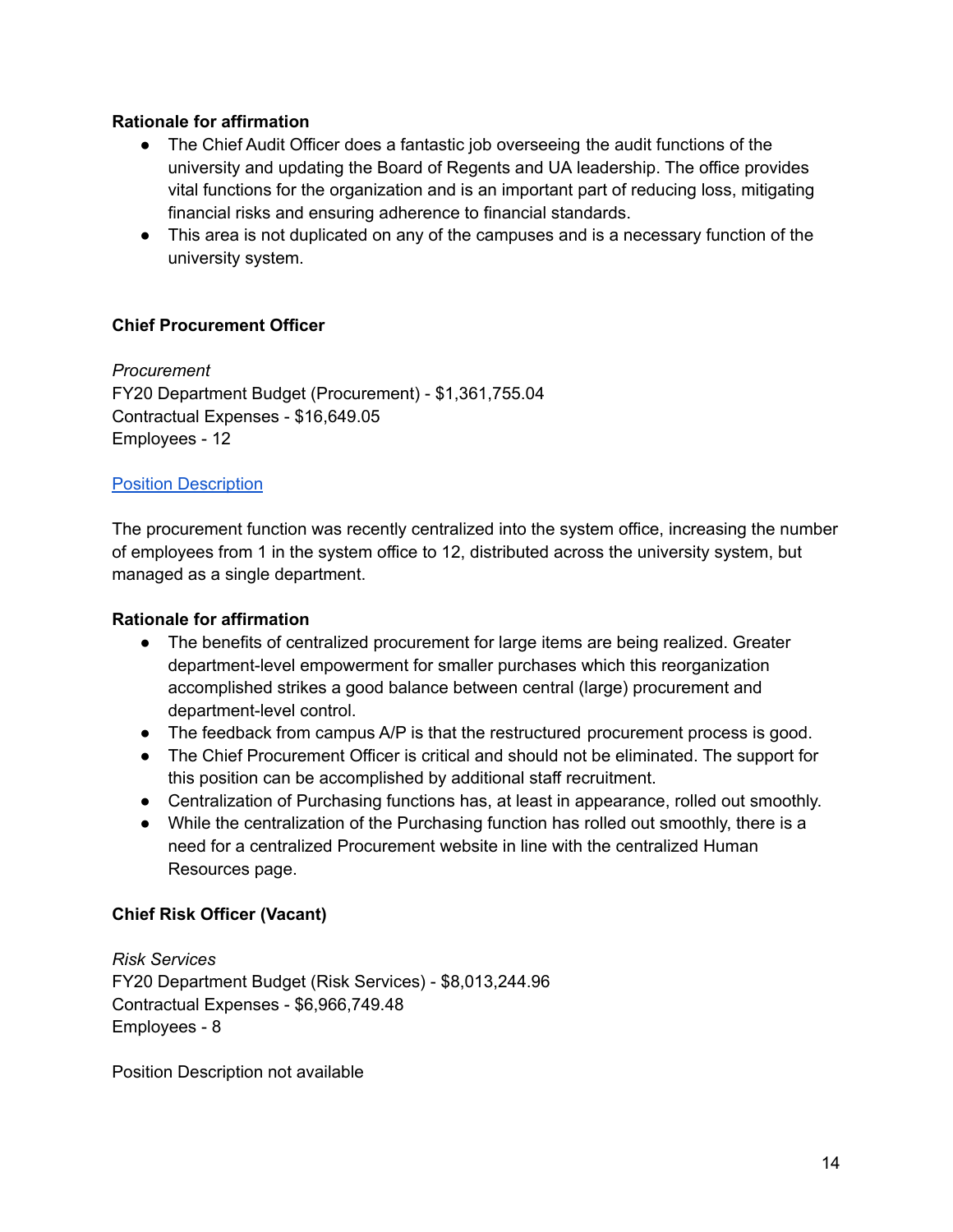The System Office of risk services manages insurance and claims for the entire system. In addition they coordinate with Federal agencies on disaster aid funding and oversee the system's emergency communications platforms.

Non-compensation budget items include self-insurance costs and premiums.

# **Rationale/Suggestions for reorganization**

- While on the one hand it seems the universities are managing Emergency Management well, on the other there needs to be some delegation of authority to someone to act as Chief Risk Officer, or this needs to be filled for the sake of legal agreements, MOUs, and strategic direction. This could be a matter of making a campus lead or designating the CFO or another individual as the signature authority.
- Assess if actual scope of position is currently in line with the PD. A member's personal inclination was that the job duties for this position are incompatible to be rolled up into the other positions under the CFO, and that the CFO's duties preclude taking on those duties. However, more review of this position would help to solidify that belief. A concern the member had was that, by having the tasks absorbed by other areas, critical risk management issues might not be given due diligence or scrutiny due to competing job duties in the other positions.
- Risk is clearly a cost that is most efficiently borne by the system office so as to maximize economies of scale, particularly for insurance purposes. However, this position is currently vacant, and its tasks absorbed by other positions. Might this be an opportunity to redistribute the work of this office across other positions in finance? If so, it suggests a way forward to reduce the number of executive administrative positions by consolidating, reducing level of work, and/or distributing the existing work across other positions. Perhaps a combination of the above options present the best way forward.
- Particularly notable feedback included: "Chief Risk Officer (Vacant) while it has been a few years since I worked with this position I do feel it can be eliminated. Risk Management should occur at the university level, with the system office coordinating insurance policies on behalf of the three institutions. In this paradigm we would only need someone to manage the insurance office."
- With the current pandemic each of the universities had their Risk Management and Emergency Management folks working together. Is this a necessary position-considering the universities have people in place that communicate with each other?
- Each university needs a risk management officer to address specific concerns and issues. Before a decision is made to fill the currently vacant position, the university should carefully consider whether doing so will result in the duplication of work and responsibilities.

Not reviewed: Chief [Treasury](https://drive.google.com/file/d/1tVR3JXeXBhaMn-s4_87XCAbsuEeh0ljH/view?usp=sharing) Officer Dir. 529 & UA [Scholars](https://drive.google.com/file/d/1m7xjzWQL_qwEnGGjcViNMLMcF5mlsLXr/view?usp=sharing)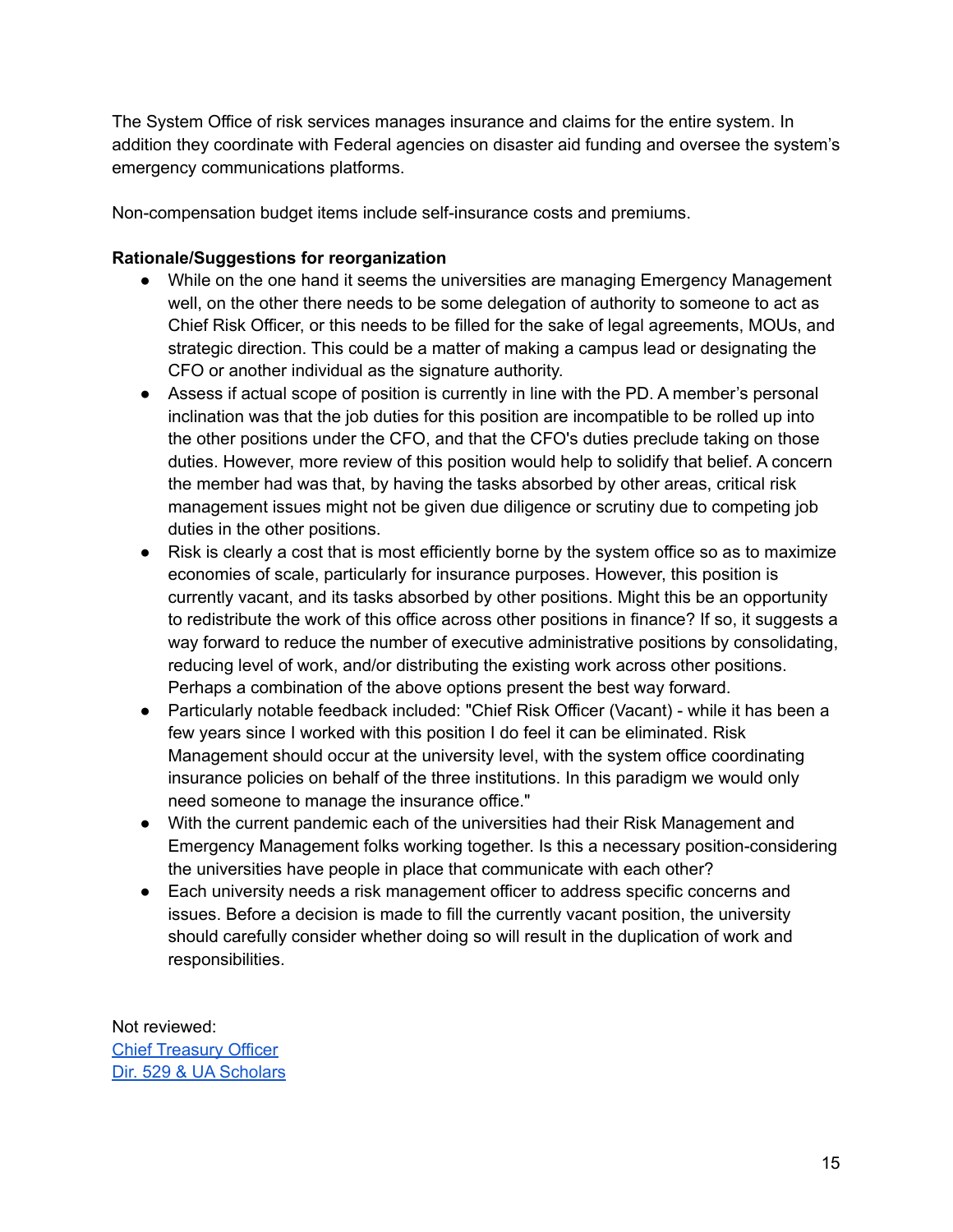#### **University Relations**

#### **VP Univ. Relations/Chief Strat. Budget**

FY20 Department Budget (UR/Budget, Government & Federal Relations) - \$1,546,795.94 Contractual Expenses - \$85,483.02 Employees - 6

#### Position [Description](https://drive.google.com/file/d/1HxAILJDwF1qJYXp4H7Ys3C7w_NMfCSP_/view?usp=sharing)

BOR [Policy](https://alaska.edu/bor/policy/02.02-Officers%20of%20the%20University.pdf) P02.02.050. Chief University Relations Officer.

This position serves as the chief officer of the university for internal communications and external relations. Roles include responsibility for university public affairs, government relations, and development; representing the board, the president and the university with external constituencies, government relations and development; coordinating the development and implementation of systemwide policies and guidelines for the solicitation of private funds; and directing systemwide fundraising activities in coordination with the campus staff and the University of Alaska Foundation.

BOR [Policy](https://alaska.edu/bor/policy/02.02-Officers%20of%20the%20University.pdf) P02.02.080. Strategy, Planning and Budget Officer.

The strategy, planning and budget officer acts as top level advisor to the president, university officers, and the board on matters relating to the university's budget, strategic university organizational planning, and state accountability processes; develops the UA system operating and capital budgets required by the state; develops long-term strategic and corresponding financial plan, which provides annual budget financial stability and is responsive to future university fiscal forecasts; maintains a system of planning, analysis, performance assessment, state legislative liaison, and accountability processes that result in effective alignment of UA institutional resources and activities with board strategic direction; maintains systemwide management information and reporting in support of national and state accountability expectations, strategic planning, and decision-making processes; creates a strategic and operational planning team consisting of the Offices of State Relations, Facilities and Land Management, and Institutional Research and Analysis, closely coordinating with others who will support the office on a priority basis whenever necessary, such as the Offices of the Comptroller and Public Affairs. The strategy, planning and budget office works with the vice president for academic affairs and research on strategic direction initiatives that require resourcing a systemwide approach and/or budgeting/accounting/analysis expertise, so as to facilitate systemwide decision-making and implementation.

#### **Rationale for affirmation**

- This position is a key point for accountability in multiple areas including budget, land management, government relations/state relations, public affairs and development (UA Foundation.)
- Second to the University President this is a key figurehead for the university system and a primary point of contact for many stakeholders.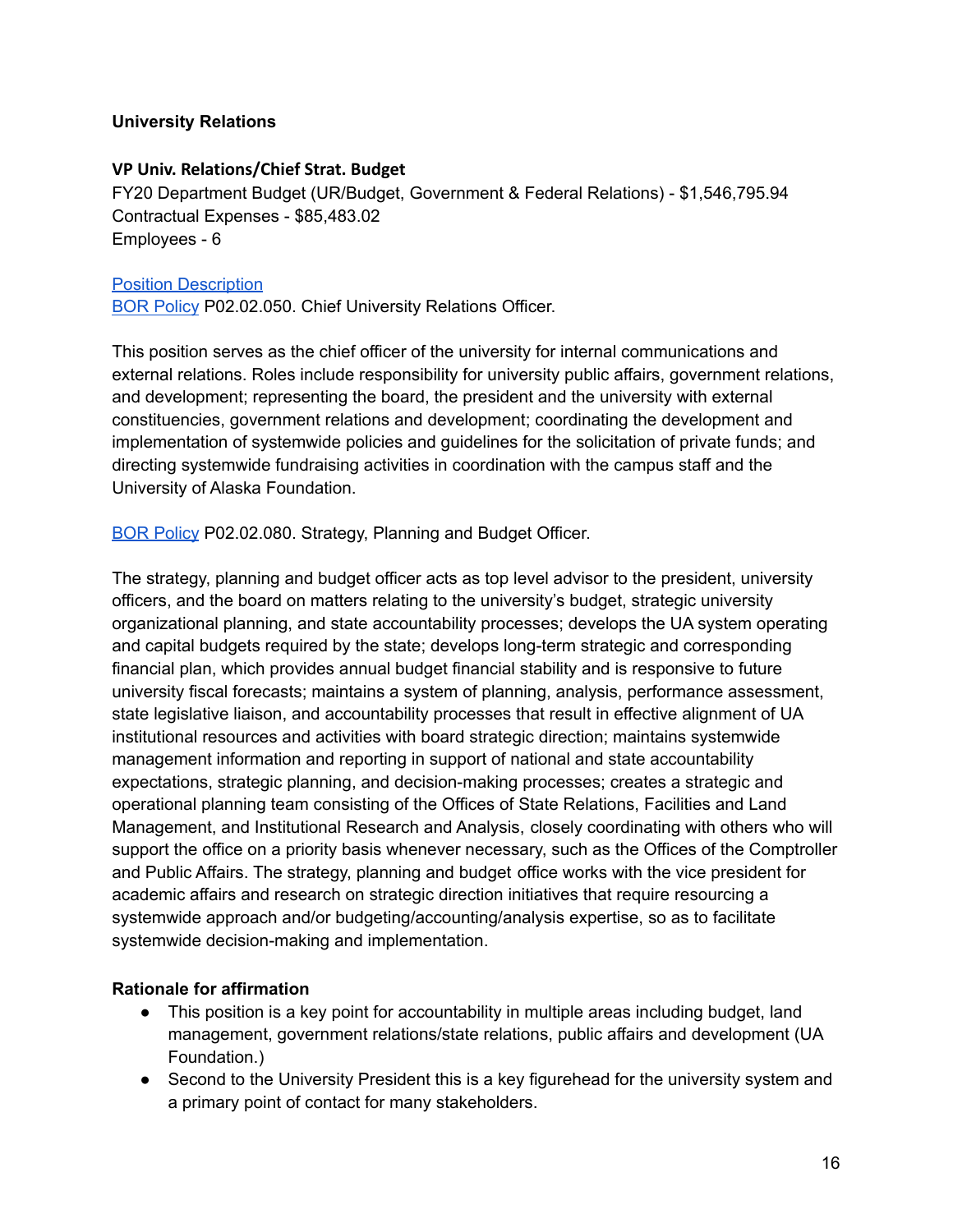● Due to previous administrative consolidations this position oversees departments previously managed by two separate university officers. Further consolidation or expansion of scope is not recommended.

# **Rationale/Suggestions for reorganization**

- This is a position that has taken on many related but somewhat disparate tasks. Clarity could be gained by streamlining the position.
- Reclassify from VP to Chief, adjust compensation accordingly (positions should not be built to fit any specific individual).
- If the job duties for this position increase, it may be untenable for one person to handle them all. Especially in light of the administrative burden that the land grant fulfillment will be providing.
- The VPUR function has two components: university relations and chief strategist for budgets. These two functions are separate in how they support the academic mission of the universities. Neither of the two functions directly support the academic mission but have a peripheral impact. This position could be eliminated and the functions can be accomplished as discussed in the following subsections.

# **Dir. Planning & Budget**

Position Description not available

# **Rationale for affirmation**

- The director of budget plays a key role in relationships with the State of Alaska OMB.
- At UAF, the OMB "forward planning" portion was broken out from the Financial Systems office (now known as OFA) around 2010. It has been extraordinarily useful to break out the forward planning from the day to day, and it feels counterproductive to try and merge those two very separate duties back into one role at the system's office level. So this is the liaison role to the legislature and is more a governance body.
- This is an important function that should have a presence at the System Office. Greater transparency in relation to CFO would be beneficial.

# **Rationale/Suggestions for reorganization**

• The Director of Planning and Budget could exist as an EX or FR position but should report to the Chief Finance Officer (CFO). This will ensure that all financial and budgetary functions are efficiently handled through one office. The support for this position can be accomplished by additional staff recruitment.

# **Dir. State Relations**

Position Description not available

# **Rationale for affirmation**

● This is a necessary and unduplicated position. Greater emphasis on year-round advocacy will benefit the entire university system.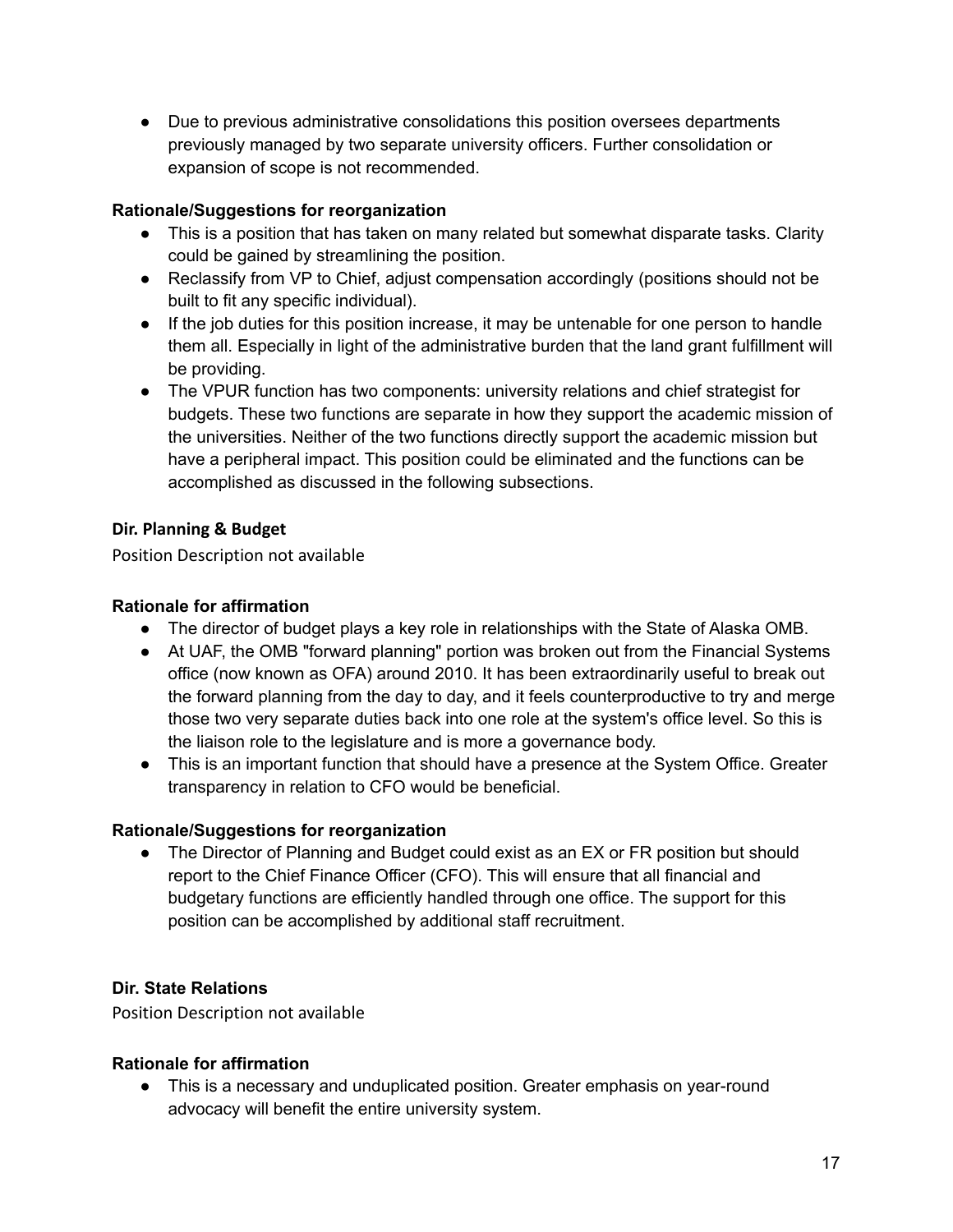#### **Dir. Federal Relations**

[Position Description](https://drive.google.com/file/d/14Ac1uCevg1B_eQnHThz5O3s-KYwxz1ex/view?usp=sharing)

#### **Rationale for affirmation**

- The relationship with our Federal Delegation, funding agencies and offices is very strong.
- This is an important function that should be maintained at the System Office. Federal relations must be centralized and handled in the system office.
- No change is needed or possible.

#### **Rationale/Suggestions for reorganization**

● The Director of Federal Relations could assume the VPUR component of University Relations, the Director of State Relations and also the component of AVP public affairs. This position can exist as an EX or FR position reporting directly to the President. It could also be a senior staff person. The support for this position can be accomplished by additional staff recruitment.

#### **AVP Public Affairs**

*Office of Public Affairs* FY20 Department Budget (Public Affairs) - \$565,379.14 Contractual Expenses - \$140,054.32 Employees - 3

#### [Position Description](https://drive.google.com/file/d/11e4Q66c51xN2q-IfF4gWexPlWhNagW7L/view?usp=sharing)

The role of the System Office of Public Affairs differentiates in scope and focus from the university relations/advancement functions on the universities in several key areas. This office oversees all Board and Presidential communications, assists in government relations, provides strategic counsel on matters of public relations and has been increasingly charged with monitoring and improving the reputation of the university. The AVP heads the PR Council, comprising university communications leads, and coordinates communications and system marketing efforts with the three universities and the UA Foundation.

Recent contractual expenses include the UA Strong advocacy campaign, public opinion research, media monitoring software and marketing efforts in collaboration with the universities.

#### **Rationale/Suggestions for reorganization**

• This is a key area that should remain in the System Office, but there is an opportunity to look at a revision of the position. The PD still has it listed as a Director with 25% duty for Federal Relations. The current occupant is an AVP and does not lead in that role. There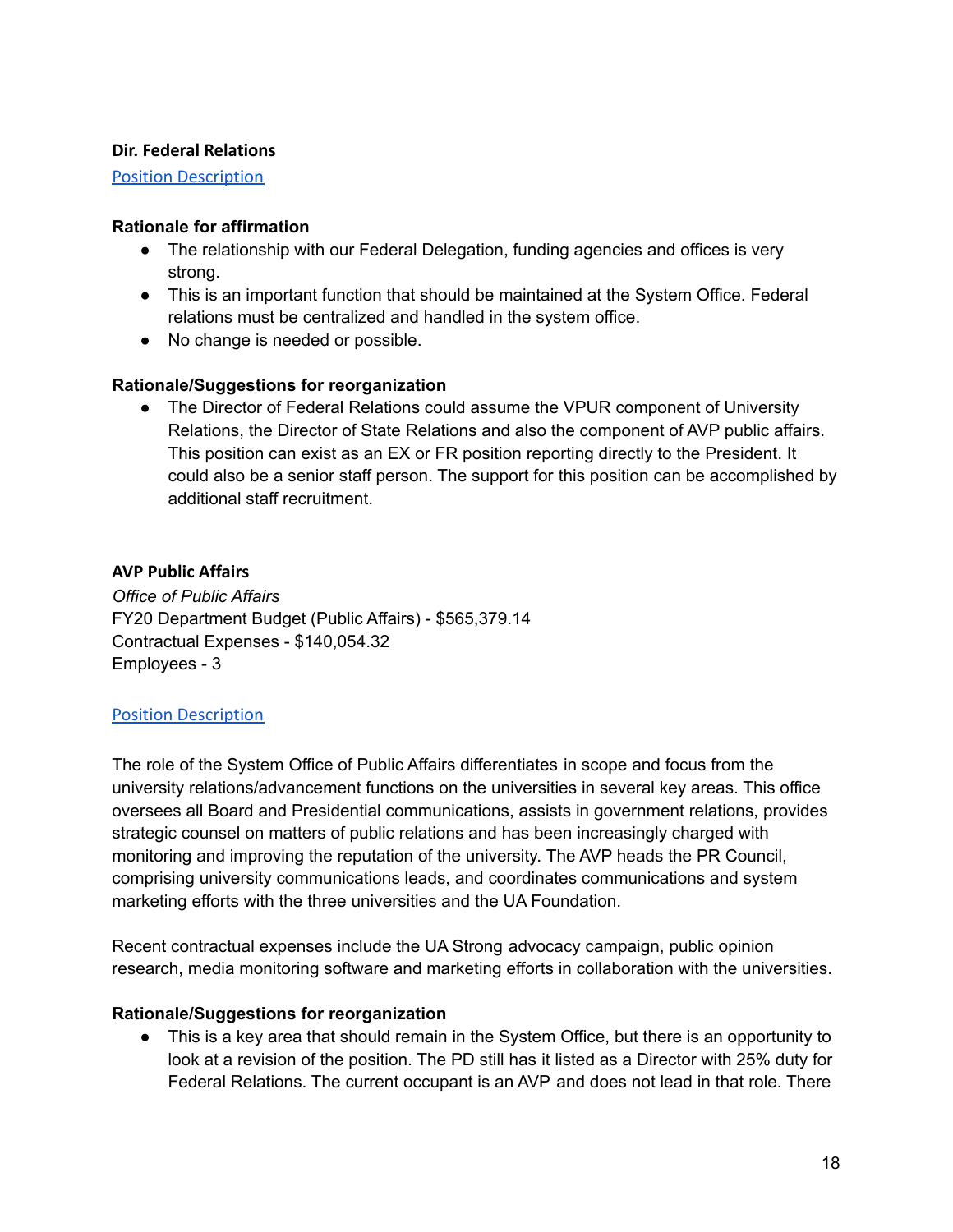is opportunity to redefine this position as a Director level, effectively reducing the number of AVPs at the system office.

- Reclassify from AVP to Director.
- This position also has a high degree of utility, and much of the work must occur. However, the span of control seems to overlap in part with Chief Strategy and VP University Relations. Could highly-qualified staff take on the roles of executive level administration to carry out the same tasks? If so, here too would be an opportunity to consolidate executive leadership positions.
- Combine this position with a reclassification of the VP University Relations as Chief Officer of University Relations & Public Affairs.
- The AVP Public Affairs tasks are being accomplished by faculty, staff and administrators of each individual university through public service, outreach and community relationship. Hence, the function of this position is redundant and the position could be eliminated.

# **Chief Land Officer (Vacant)**

Position Description

# **Rationale for affirmation**

- The signature authority for this position currently resides with the VP UR/Chief Budget Officer. Removing the burden of oversight to that already large role could lead to efficiencies elsewhere.
- There's value in recruiting for this position especially if the UA Land Grant fulfillment progresses.
- The specific role of this position vis-a-vis the three different universities should be clarified. In other words, is each individual university a land grant institution? This should be made clear and how the function of this office interacts with each of the individual universities in the land grant mission should be clarified.

# **Pres. UA Foundation/Chief Development Officer**

*UA Foundation* Department Budget FY20 - \$1,245,338.83 Contractual Expenses - \$555,978.03

This position is key to the dual employment of all Foundation employees and the recent move to make Foundation employees removed from system accounting but still maintain employment benefits and payroll.

While this position was not reviewed as part of this process, we did receive a number of comments that indicate an urgent need for improved relationships in the development area.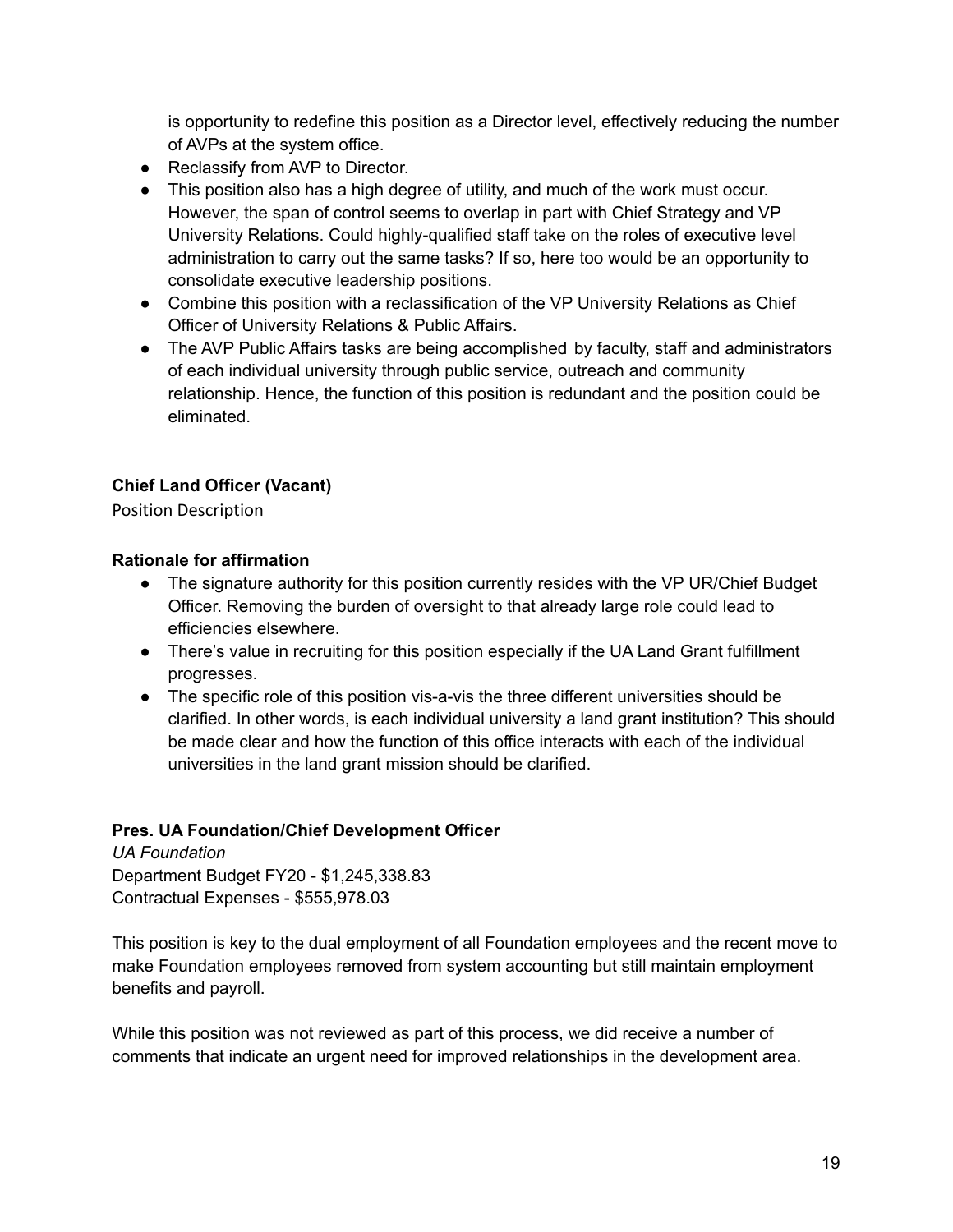- This relationship between the Foundation and the Universities has been especially fraught, and even more so with the advent of a Systemwide Campaign effort.
- Fundamentally, the Universities believe the Foundation exists to support the front-line fundraising efforts at the Universities, however the staff at the Foundation act as though the Foundation itself makes decisions for the Universities. This misalignment of understanding and expectations is a primary source of angst and grief on all sides.
- UA System Office and/or the Foundation could provide better support for the Universities by enhancing the quality and access to national trend info, constituent data, prospective donor research and increased reporting.
- Donors have an association with the universities, their students, and their programs. The Foundation should be managing the trust to meet the needs of the universities - it has felt the opposite for a while now.

# **Office of Information Technology**

Chief Information Technology Officer FY20 Department budget - \$13,599,287.35 Contractual Expenses - \$7,536,396.79 Employees - 53 (down 26 from FY10)

# **Chief Information Technology Officer**

Position [Description](https://drive.google.com/file/d/1qEjfGdRR-8NTMAMCo2P_tbfv2JAWCA9N/view?usp=sharing) BOR [Policy](https://alaska.edu/bor/policy/02.02-Officers%20of%20the%20University.pdf) P02.02.070. Chief Information Technology Officer.

Responsibilities, duties, and powers of the CITO include to advise the president, other university officers, and the board in matters related to information technology systems and services; be responsible for the university core information systems and services infrastructure including the integrity of data and the security of systems and services; be responsible for and coordinate the development and implementation of systemwide information technology standards subject to regents' policy and university regulation; oversee budget development, allocation coordination, and implementation of information technology capacities; represent the university with external information technology and telecommunications agencies and companies; administer and guide interpretation of regents' policy and university regulation concerning information technology; ensure effective procedures and controls for telecommunications, hardware and software purchases, and software license compliance; develop and maintain consistent measures for delivery of information technology services across the system; and coordinate with the campuses for planning and adopting best practices in the management of information technologies and services.

Many of the contractual expenses involve Internet connectivity for 17 campus locations, management of the data center, enterprise-level software, and more recently, increased need to outsource operations due to staffing shortages.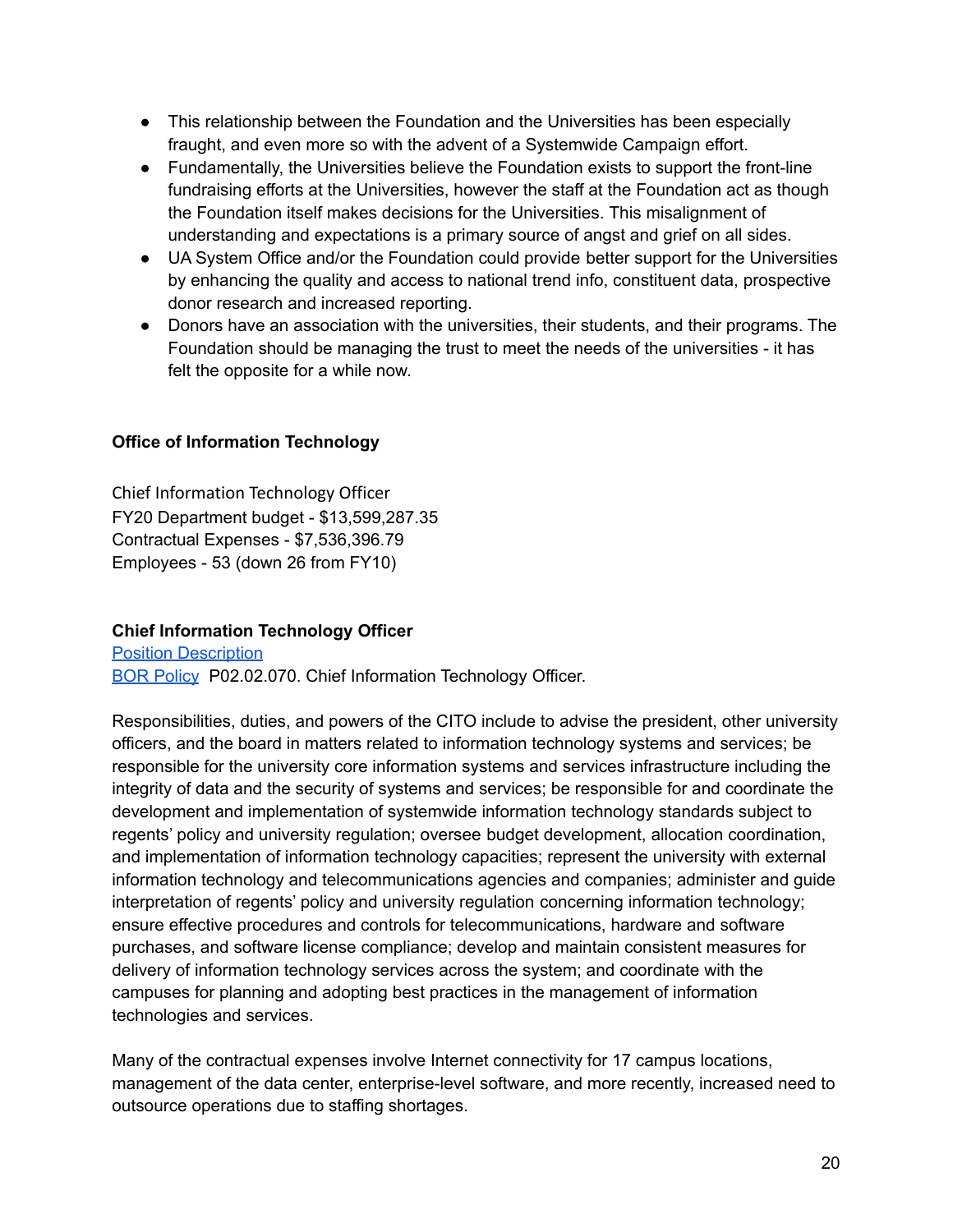### **Rationale for affirmation - Additional Investment**

- The Office of Information Technology is critical to the university. Recruitment, retention and competitive hiring practices will be vital for the university to continue to develop a more robust and streamlined online position. More needs to be done to support and improve our IT resources.
- This is an area where it makes the most sense for the System Office to lead and provide the necessary technical support to the respective universities. It's likely that we're understaffed in this office.
- OIT is critically understaffed, and is vital to university functions. Of more concern, is the fact that we are unable to hire enough techs to keep systems running and thus are contracting out duties to private entities that would normally be handled by staff. This feels like it is a stop gap measure, but the most important issue that needs to be addressed is employee acquisition and retention in OIT, due to its necessity for the functioning of the University system.
- This office is strategic to the academic mission of all the three universities. Hence, the current positions of CITO, ED Application Services and ED Infrastructure and Cloud Services should be retained and further strengthened with staff IT professionals. It is critical that the ED User Services (non-EX) function should be strengthened with more staff professional support. The Chief Information Security (non-EX) function is also critical to the academic mission of the universities.
- A member's general observation has been that the office is not being able to provide timely support to academic functions. This office needs to be more efficient or the functions may be served better on individual MAUs.

# **ED User Services**

● This is a campus IT function and should retain campus-based leadership.

#### **ED Application Services**

● This area would benefit from increased staffing and support. Our information systems and enterprise programs are fundamental to the operations of the university and should get further investment and improvement.

#### **ED Infrastructure and Cloud Services**

● This office provides services to the entire university. Ensure adequate staffing.

# **Exec. Officer**

• As a large enterprise operation it makes sense for OIT to have its own business office and an EO to oversee the finances, procurement and management of large contracts and services.

#### **Chief Information Security**

● Information security is a critical need for the university. Growth in this area is expected and necessary.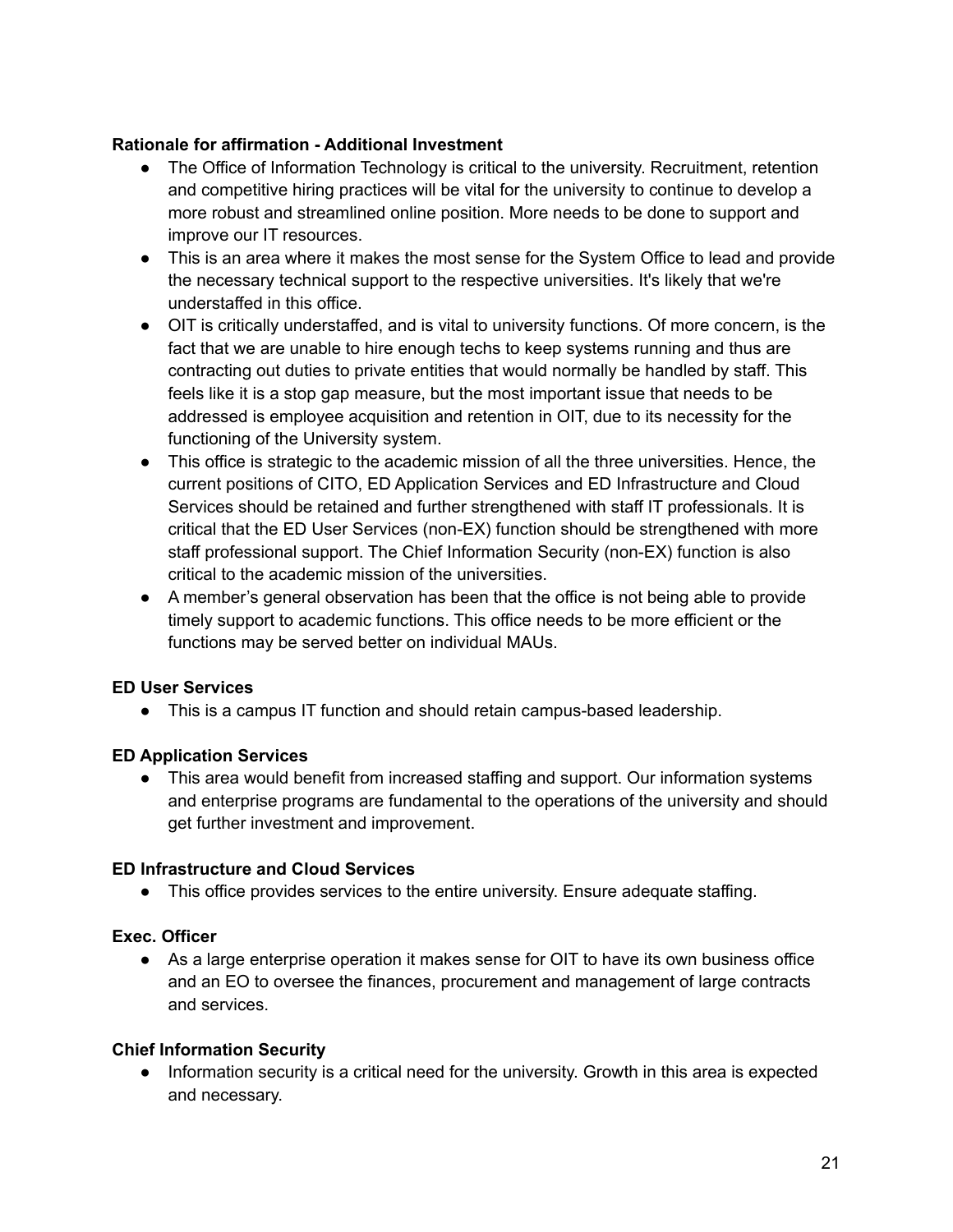#### **Academics, Students and Research**

#### **VP Academics, Students, Research**

FY20 Department budget - \$671,141.80 Contractual Expenses - \$138,587.98 Employees - 3

#### [Position Description](https://drive.google.com/file/d/1vIYjHnx8EbrbHujohzsoagfWvYuHEB6P/view?usp=sharing)

BOR [Policy](https://alaska.edu/bor/policy/02.02-Officers%20of%20the%20University.pdf) P02.02.017. Chief Academic Officers.

As chief academic officer the position oversees the university system's educational, research, and public service programs, assisted by the chief academic officers and research leads of the three universities. The chief academic officer responsibilities include articulating the overall academic mission internally and externally; assigning the scope and responsibility for implementation of the mission; the administration and supervision of overall planning for instructional, research and creative activity, and public service programs; academic development and program review; advising the board on the status of current academic, research, public service, and student service programs, the need for the addition or deletion of programs, and related facilities, funding, and equipment; facilitating student access to courses, programs, academic support and student services; the review, revision, and administration of faculty human resource policies and procedures; consulting with systemwide governance and university general counsel on matters of academic policy and university regulation; diversifying and expanding external funding, the development of intellectual property, and the engagement of undergraduate and graduate students in research; and consulting with the chief finance officer, the chief information technology officer, and the vice president for university relations on issues related to academics, student services, public service, and research.

The university chief academic officers will also be responsible for advising the chancellors and the chief academic officer on the needs and condition of the academic programs of the universities as well as the need for the addition or deletion of programs in the university service area.

Contractual expenses included facilitation of academic reviews.

#### **Rationale for affirmation**

● This is an important, but misunderstood position. Academic decisions are made at the individual campus level. This position provides a direct link to the Board of Regents and the Alaska Legislature from a system-level perspective. As chair of the BOR Academic and Student Affairs committee this is an important liaison between the universities and the policy-making board. Coordination happens largely at the university level, but there are system level efforts that this role oversees. As one of the few former faculty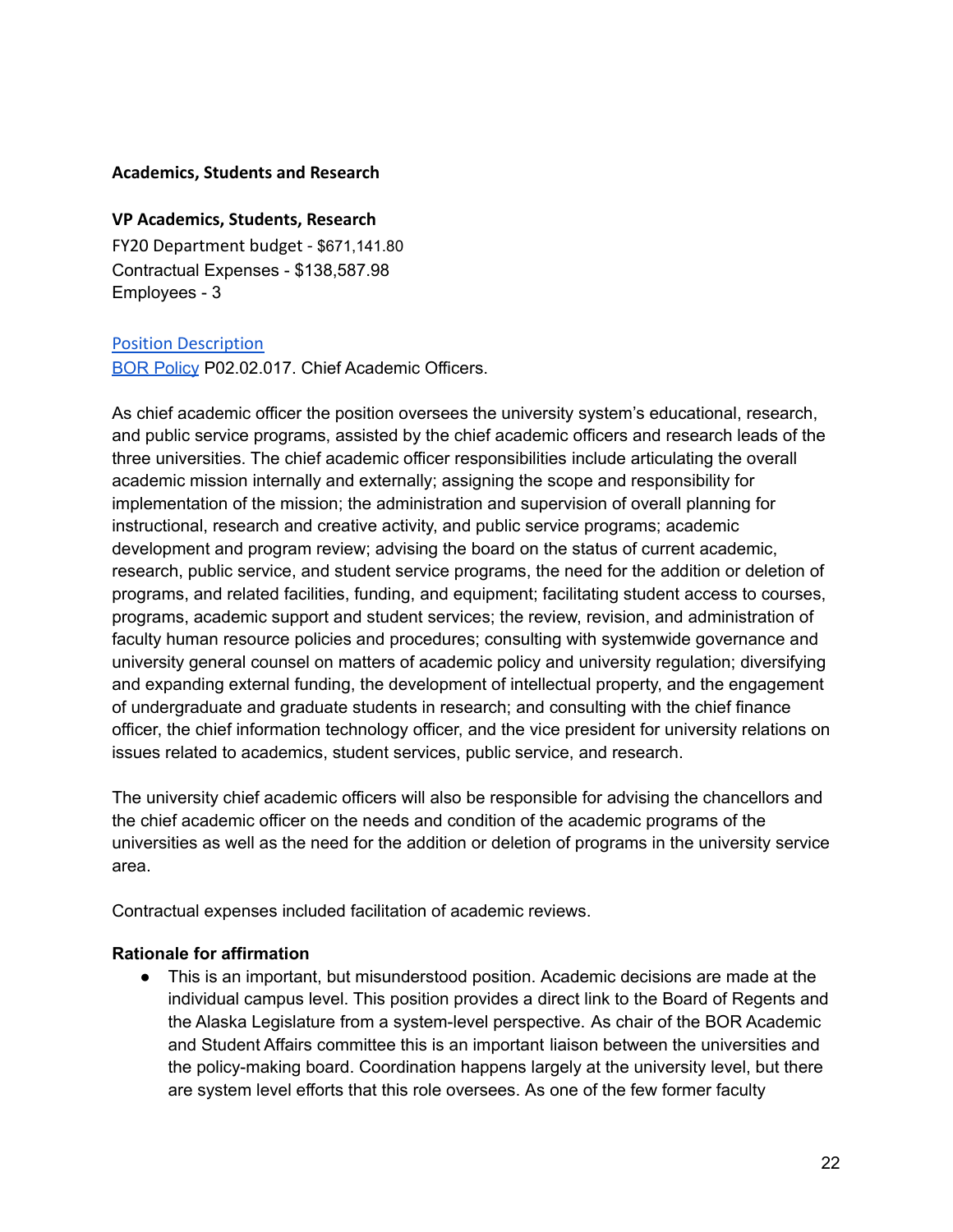members at the system level this position is able to provide key perspective and insight to the president's cabinet.

● As a liaison for the campus units engaged in these activities to the BOR and the legislature, this position serves a valuable role similar to the CFO/Title IX in disseminating information from those entities and coordinating/providing context and support for the campuses to move forward.

# **Rationale/Suggestions for reorganization**

- Consider consolidating the executive positions currently in the Vice President's office (including the VP of Academics, Students, and Research, AVP of Student and Enrollment Strategy, AVP of Workforce Development, and the Director of Data Strategy & Institutional Research) into the President's Office and reclassify the positions as 'liaisons' to the respective Universities and could be retained at a senior staff or faculty level.
- The positions of VPASR, AVP Students and Enrollment Strategies and AVP Workforce Development are all functions that are assumed by individual universities. These positions should be eliminated from SW. All functions in this office can be transferred to individual MAUs where these functions can be most efficient and effective.

# **AVP Student & Enrollment Strategy (Vacant)**

FY20 Department budget (SES) - \$522,844.67 Contractual Expenses - \$249,141.16 Employees - 2

Position Description not available

Contractual expenses include the implementation and marketing of MyFuture Alaska, and graduate surveys.

# **Rationale/Suggestions for reorganization**

- Some of the duties previously done by this position can be moved elsewhere including ASR (surveys and research) and Equity and compliance (FERPA) .
- What needs to be returned is a Banner manager for student services and a position (less than AVP) to assist with student services tools, training and resources. Focus on improving current systems not bringing in top-down "solutions" that don't resonate with the campuses.
- Eliminate MyFuture Alaska and focus on UAOnline improvements (or replacement) and Banner Student support.
- Get backdoor functions coordinated, make SalesForce data shared instead of siloed, and really focus on streamlining student services in coordination with, not to or for, the universities. Move the resources currently under student and enrollment services into a more accessible location.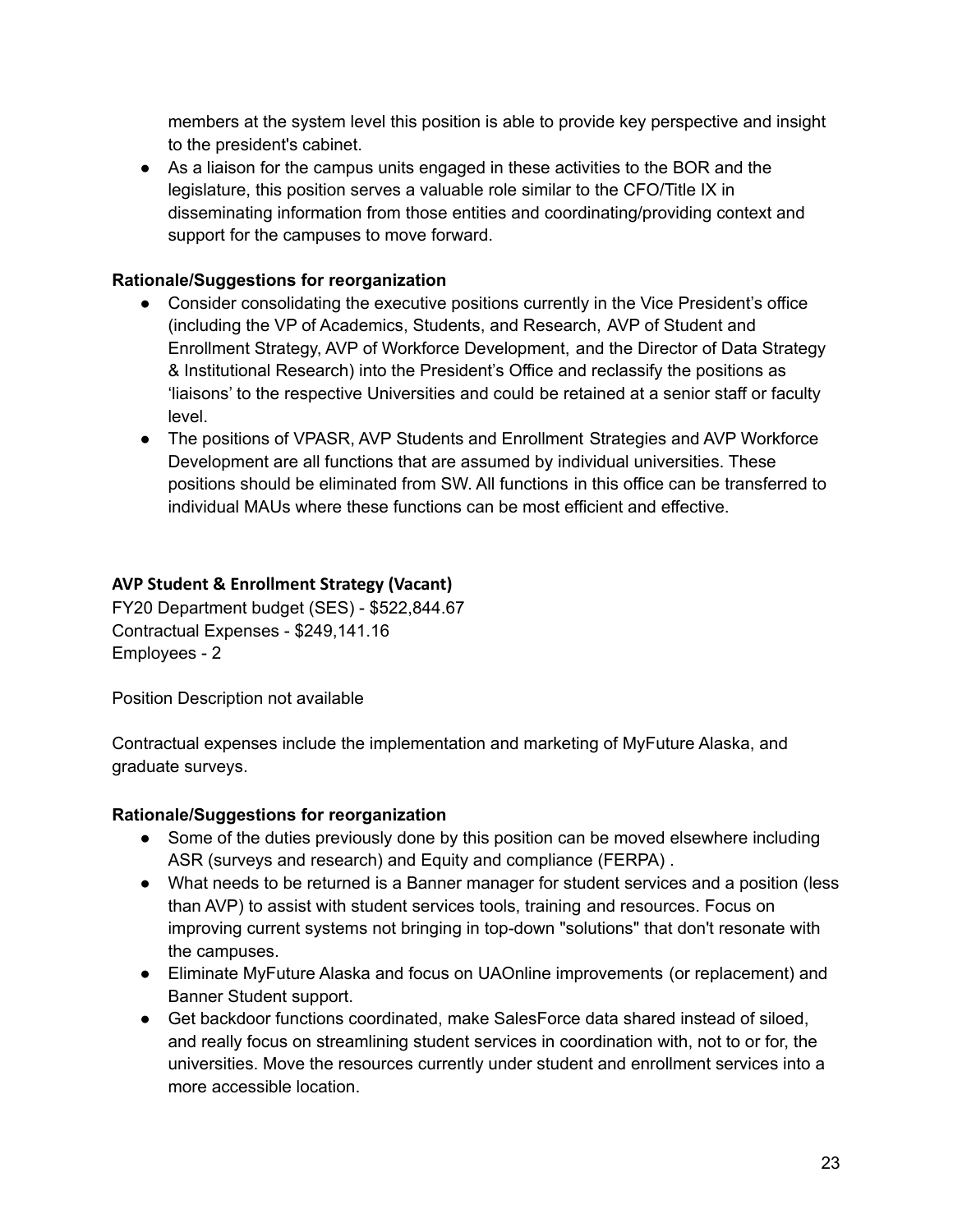- This position could be "downgraded" to support Banner Student issues. That role is critical, while the rest of the roles have mostly been farmed out to various campuses. However, given short staffing at OIT, having a Student equivalent to FinSys banner support is a critical role.
- Consider reclassifying from executive level position within VPASR to liaison or director to MAUs with reporting line to the President's Office.

# **AVP Workforce Development**

FY20 Department budget - \$260,220.85 Contractual Expenses - \$106,547.50 Employees - 1

#### [Position Description](https://drive.google.com/file/d/1I7TESFCgtknF0Q6QqQ-3Vf3cPSL3FAwf/view?usp=sharing)

#### **Rationale for affirmation**

• This is an effective and necessary position for coordinating with the legislature and external agencies and representing the university in workforce initiatives. Good relationships with the Community Campuses have been built.

#### **Rationale/Suggestions for reorganization**

- Consider reclassifying from executive level position within VPASR to liaison to MAUs with a reporting line to the President's Office.
- Consider transferring the responsibilities of this position to the universities.

#### **Director Data Strategy & Institutional Research**

FY20 Department Budget (IR) - \$483,345.94 Contractual Expenses - \$111,191.00 Employees - 5

#### [Position Description](https://drive.google.com/file/d/19P1BgK9TChZkWKbwdlRJ5ESIMBDldT7p/view?usp=sharing)

#### **Rationale for affirmation**

● IR has struggled with staffing capacity, data consistency and timeliness of response because of the first two areas. Greater coordination between the system and universities would be highly beneficial. Making the system position more in-line/equal with the campuses was a good start. Pursue the collaborative Knowledge network presented by the IR team during Strategic Pathways:

<https://www.alaska.edu/pathways/files/3.2-IR-Report.pdf>

● Position was downgraded to director already, and appears to have moved entirely to a coordinating central role. Would like to see input from both the campuses and this position as to how the new structure is working out. Cautiously optimistic.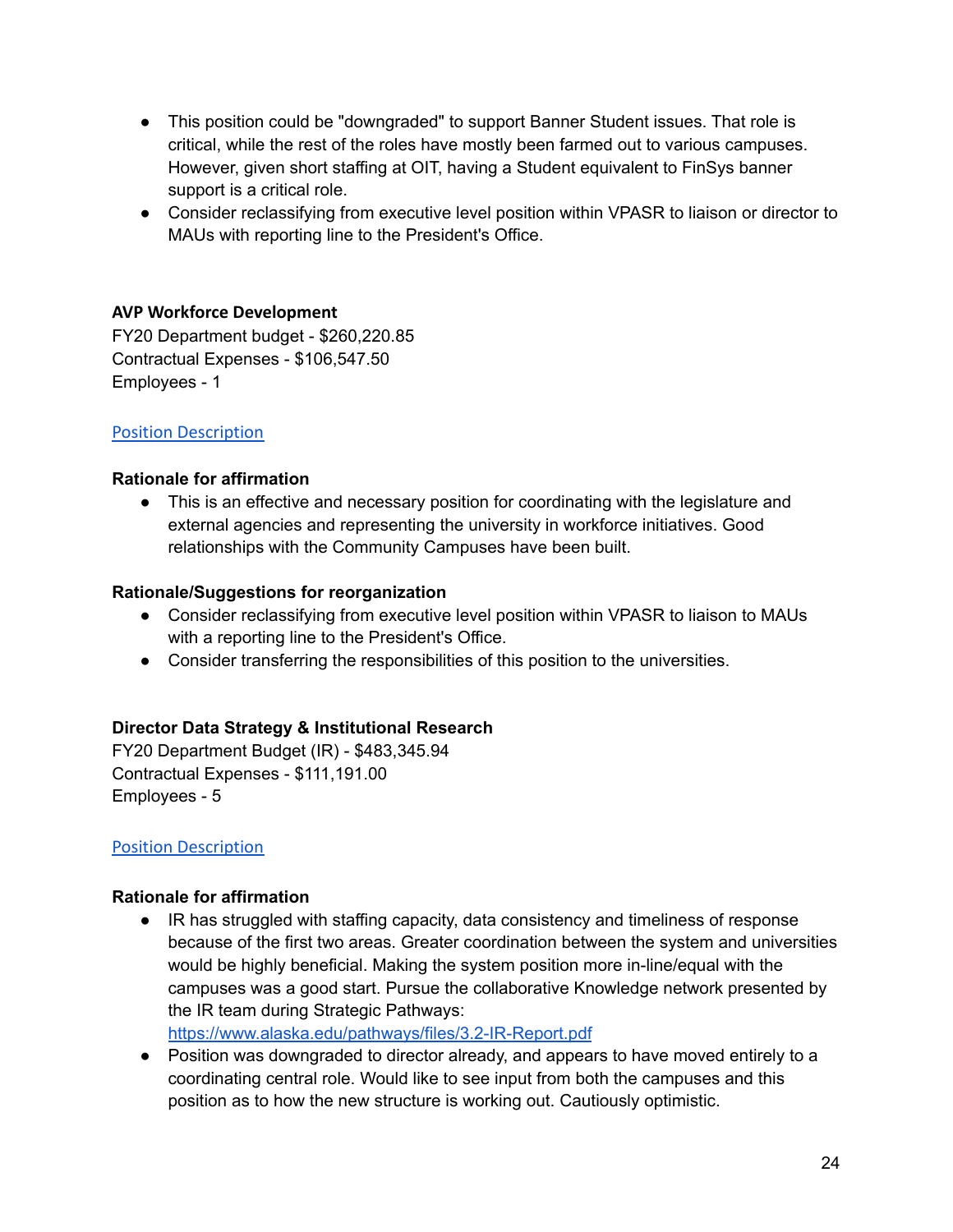#### **Rationale/Suggestions for reorganization**

● The position of Director of Data Strategy and Institutional Research should be reduced to a senior staff position reporting directly to the President. This position should be restructured into a liaison staff position that interacts with the Provosts and gathers information to develop policies for the BoR. There could be two senior staff positions reporting directly to the President, one for Institutional Research and Data Strategy and the other for Academic, Student and Research policies.

# Conclusion

Between December 2020 and May 2021, this committee reviewed the System Office with a particular focus on executive positions, mission alignment, and budgetary expenditures. After five months of research, discussion, and interviews, committee members have learned much about the internal workings of the office and gained a greater appreciation for the effort that occurs across the university system to ensure a quality student experience. The committee affirms that the University of Alaska system must always place students at the center of its mission, and that requires an effective and efficient administration.

The committee further recognizes that the modern university is at its core an institution that has two primary and interrelated functions: the education of students and the proliferation of scholarly research. Administrative tasks at the System Office that do not contribute to those core functions must be rigorously evaluated and, ultimately, curtailed or eliminated. This committee has provided loose guidance on where the System Office is uniquely situated to further the academic mission of the university system and support the three separately-accredited universities. However, it will be the interim and incoming president who we hope will take action on our recommendations.

Recommendations contained in this report broadly echo those advanced in the Statewide Transformation Team Report (2015), the Fisher Report (2011), and the MacTaggert Report (2008). The Fisher and MacTaggert Report correctly predicted that general fund support would eventually and perhaps significantly decline. In response, the three reports proposed that the System Office act with greater clarity and purpose, as well as with a reduced footprint. The Transformation Team suggested that the office adopt a mission statement that explicitly articulates its function as one of support rather than leadership. The committee affirms the need for the System Office to craft a clear mission statement that spells out in precise terms the purpose of the office, its span of control, and where it fits in the broader mission of the University of Alaska system.

Finally, the System Office might at once function better and improve its relations with the three universities if it streamlined its operations and emphasized an essential menu of core services. This would have the additional benefit of providing opportunities for reducing costs amid declining enrollments and budgets. We believe this report has shed light on where the office is